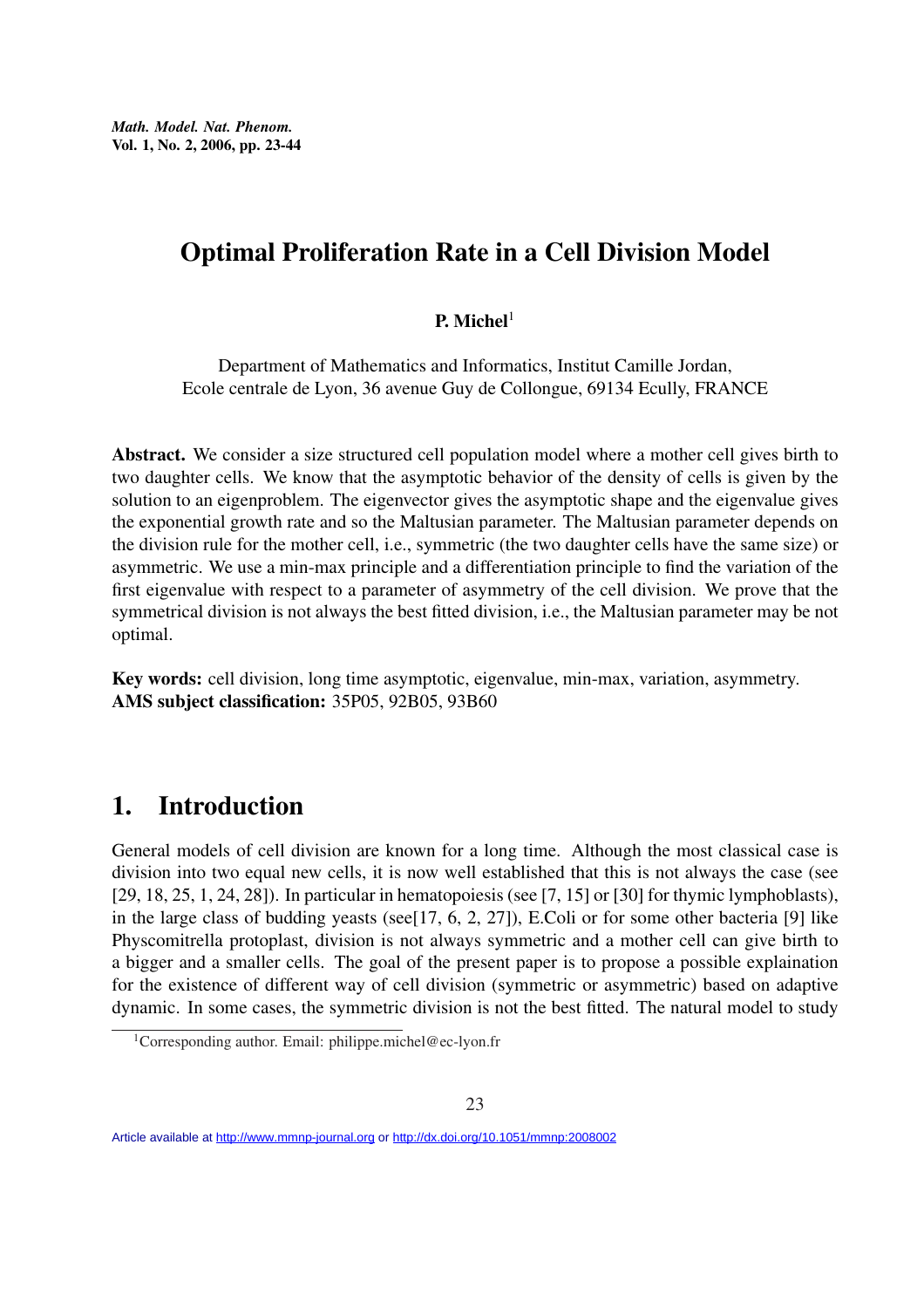it is a cell division model (see [10, 20]) in which the density of cells  $n(t, y)$  is structured by their size  $y$  and the evolution is described by the master equation

$$
\frac{\partial}{\partial t}n(t,y) + \frac{\partial}{\partial y}n(t,y) + B(y)n(t,y) = \frac{1}{\sigma}B(\frac{y}{\sigma})n(t,\frac{y}{\sigma}) + \frac{1}{1-\sigma}B(\frac{y}{1-\sigma})n(t,\frac{y}{1-\sigma}), \quad (1.1)
$$

where a cell of size y gives birth to a cell of size  $y\sigma$  and another one of size  $(1 - \sigma)y$ , with  $\sigma \in ]0, 1]$ . A similar model also arises to describe fragmentation in physics [13, 19] and the growth term  $\partial_n n$  arises after rescalling [5, 11]. The division part of this equation can be understood as follows. The cells of size y are produced from the cells of size  $y/\sigma$  (resp.  $y/(1 - \sigma)$ ). The number of cells which size belongs to  $[y, y + \delta y]$  that appear after the division are  $\frac{\delta y}{\sigma} B(\frac{y}{\sigma})$  $\frac{y}{\sigma}$ ) $n(t, \frac{y}{\sigma})$  (resp.  $\frac{\delta y}{1-\sigma}B(\frac{y}{1-\sigma})$  $\frac{y}{1-\sigma}$ )n(t,  $\frac{y}{1-\sigma}$ )). We have then the population balance equation (1.1). We know from the general theory (see [22, 21]) that the asymptotic behavior of such an evolution equation is given by the rate  $\lambda$ , the eigenvalue of the following eigenproblem

$$
\begin{cases}\n\frac{\partial}{\partial y}N(y) + [\lambda + B(y)]N(y) = \frac{1}{\sigma}B(\frac{y}{\sigma})N(\frac{y}{\sigma}) + \frac{1}{1-\sigma}B(\frac{y}{1-\sigma})N(\frac{y}{1-\sigma}), \\
-\frac{\partial}{\partial y}\phi(y) + \lambda\phi(y) = B(y)\big[\phi(\sigma y) + \phi((1-\sigma)y) - \phi(y)\big], \\
N(y=0) = 0, \quad N, \phi \ge 0, \quad \int_0^\infty N(y)\phi(y)dy = 1, \quad \phi(0) = 1.\n\end{cases}
$$
\n(1.2)

More precisely, we know from general relative entropy method [21, 26], that there exists a constant C only depending on the initial condition  $n(0, .)$  such that :

 $-CN(.)e^{\lambda t}$  is a solution to (1.1),

 $-\phi e^{-\lambda t}$  is a solution to the backward equation of (1.1), or similarly,  $\phi$  is a solution to the dual eigenproblem,

- finally, we have the convergence in the weighted space  $L^1([0,\infty[, \phi dy)$  with the norm  $|| f || :=$  $\int | f(y) | \phi(y) dy,$ 

$$
\lim_{t \to \infty} n(t,.)e^{-\lambda t} = C N(.) \text{ in } L^1([0,\infty[, \phi dy]).
$$

Consequently, the dynamics of the density  $n(t, y)$  is strongly related to the eigenvalue in (1.2) that gives an invasive parameter of the population (and thus the fitness of the population). We use a min-max method [3, 4, 14] and a differentiation method to study the variation of the first eigenvalue  $\lambda$  with respect to the asymmetry parameter  $\sigma$ . We prove that when a cell divides early then the asymmetric division gives a better growth, i.e., a larger first eigenvalue. On the contrary, for late division, asymmetric division is better.

This paper is organized as follows. Firstly, in Section 2, we give the main results on the variation of the invasive parameter (first eigenvalue in (1.2)) with respect to the asymmetry of the division. We show that the convexity of the dual eigenfunction  $\phi$  is related to this problem of variation. Then, in Section 3, we show that a min-max method and a differentiation method can be used to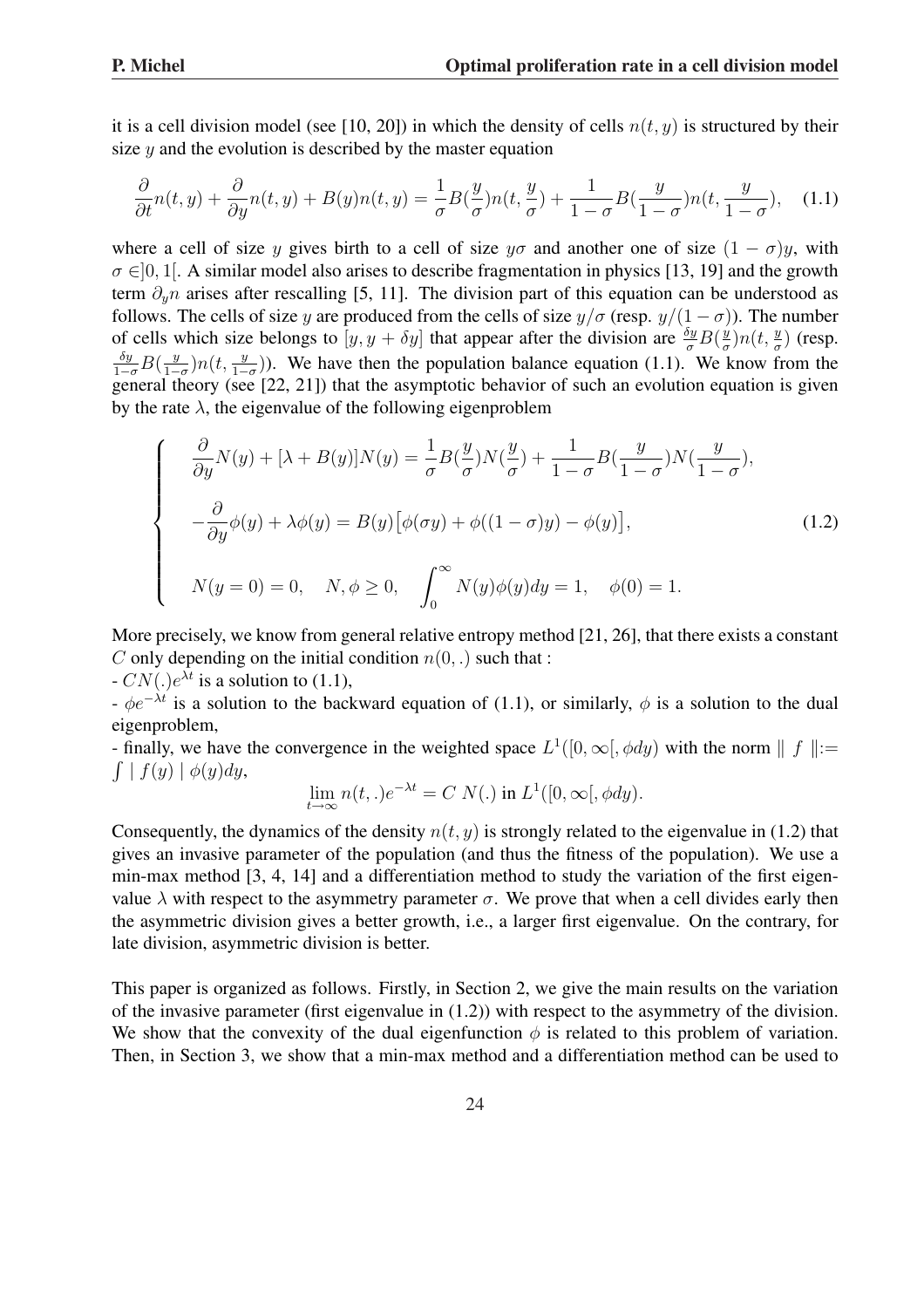study the variation of the invasive parameter (first eigenvalue) with respect to the parameter of cell division asymmetry  $\sigma$  in (1.1). In Section 4, we consider birth rate B such that we obtain directly the convexity of the dual eigenfunction. In Section 5, we extend the results found in Section 2 to more general cell division models. Finally, in the last section, we give some simple applications of the main methods.

# 2. Main results

The purpose of this section is to show that the symmetric division is not necessarily the best fitted division. We study two different cases, when the birth rate  $B$  has a compact support separated from  $y=0$ ,

$$
Supp B \subset [a, b], \quad a > b/2,
$$
\n
$$
(2.1)
$$

or  $Supp B$  contains  $y = 0$ . In this case we suppose that

$$
Supp B = [0, b], \quad \frac{\lambda(\sigma)\big(\lambda(\sigma) - B(0)\big)}{B(0)} < \frac{B'(y)}{B(y)} \le 0, \quad \forall y \in ]0, b\sigma_0[, \quad \forall \sigma \in [1/2, \sigma_0[, \quad (2.2)
$$

with  $\sigma_0 \in [1/2, 1]$ ,  $\lambda(\sigma)$  the first eigenvalue  $\lambda$  in (1.2) where  $\sigma$  is the asymmetric parameter. We notice that  $B(y) = 1_{[0,b]}$  satisfies assumption (2.2). This condition means that the cells begin to divide early (at size  $y = 0$ ) and the birth rate decreases.

Theorem 2.1. *Assume that* Supp B *is compact and (2.1) holds. Then*

$$
\frac{d}{d\sigma}\lambda(\sigma) \le 0, \quad \forall \sigma \in [1/2, a/b[.
$$
\n(2.3)

*Moreover, we have*

$$
\sup_{\sigma \in ]1-a/b,a/b[} \lambda(\sigma) = \lambda(1-a/b).
$$

**Theorem 2.1.**Assume that  $b > 0$ ,  $\sigma_0 \in [1/2, 1]$  and (2.2) holds. Then

$$
\frac{d}{d\sigma}\lambda(\sigma) \ge 0, \quad \forall \sigma \in [1/2, \sigma_0[.
$$
\n(2.4)

*Moreover, we have*

$$
\sup_{\sigma \in ]1-\sigma_0,\sigma_0[} \lambda(\sigma) = \lambda(1/2).
$$

### Proof of Theorems 2.1-2.2

First, we will recall some results on the existence of a solution to the eigenproblem. Then, we differentiate the first eigenvalue  $\lambda(\sigma)$  with respect to the parameter  $\sigma$  to study the variation of  $\lambda(\sigma)$ . We notice that the variation of the first eigenvalue is directly linked to the properties of the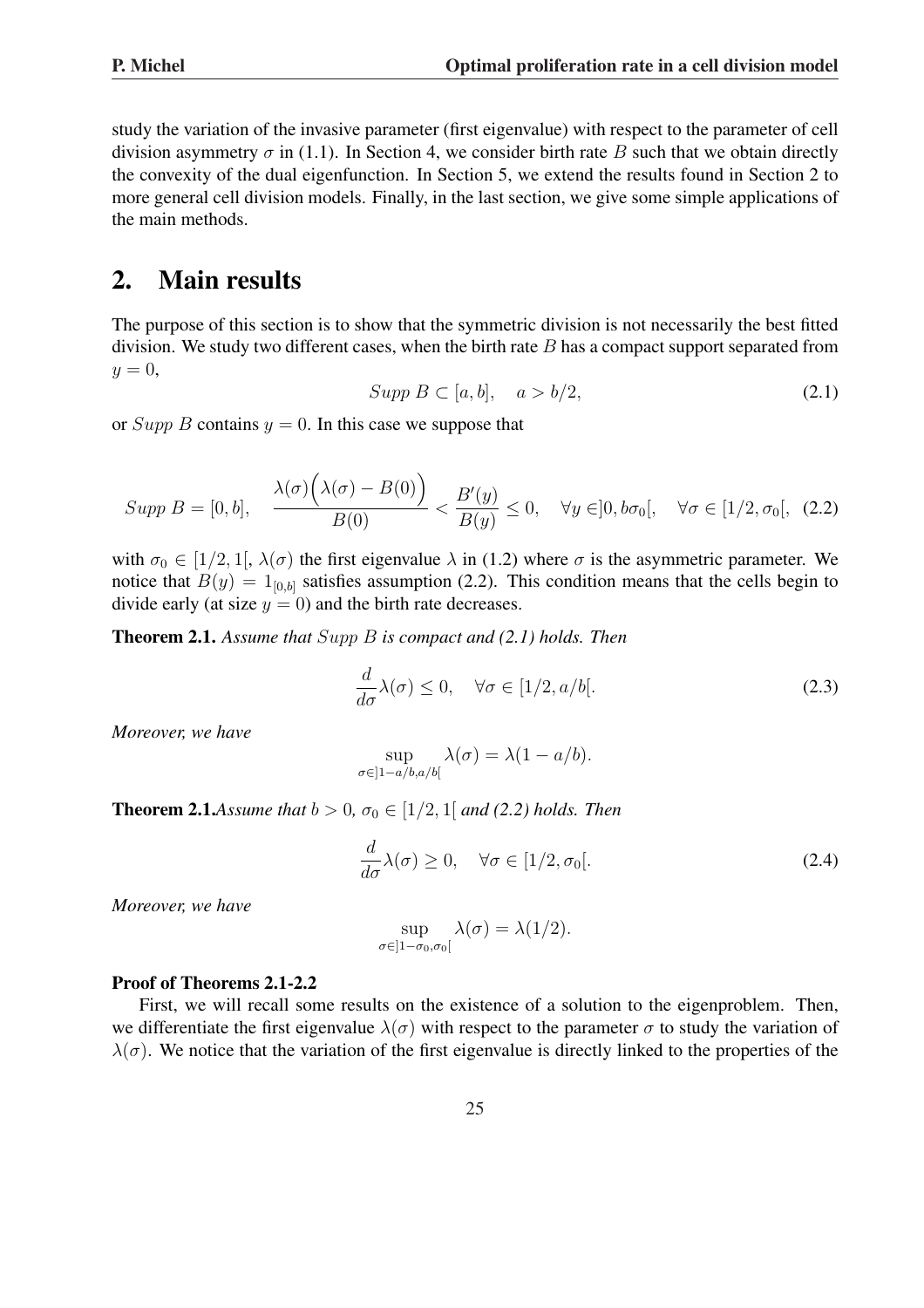dual eigenfunction  $\phi_{\sigma}$  to be concave or convex. Finally, we prove that under the assumptions of Theorems 2.1-2.2, we can directly prove the convexity or concavity of the dual eigenfunction.

### Step 1. Existence and uniqueness of the solution to eigenproblem (1.2)

The eigenproblem (1.2) associated to the cell division model can be written with more compact notations  $\overline{r}$ 

$$
\mathcal{L}^*_{\sigma}(\phi_{\sigma}) = \lambda(\sigma)\phi_{\sigma}, \quad \mathcal{L}_{\sigma}(N_{\sigma}) = \lambda(\sigma)N_{\sigma}, \quad \int_0^\infty N_{\sigma}(y)\phi_{\sigma}(y)dy = 1,\tag{2.5}
$$

where  $L^1_w([0,\infty]) := L^1([0,\infty[,(1 + B(y))(1 + y)dy),$ 

$$
\mathcal{L}_{\sigma}(f) := -\frac{\partial f}{\partial y}(.) - B(.)f(t,.) + \frac{1}{\sigma}B(\frac{.}{\sigma})f(\frac{.}{\sigma}) + \frac{1}{1-\sigma}B(\frac{.}{1-\sigma})f(\frac{.}{1-\sigma}), \ f \in L_w^1([0,\infty[), \quad (2.6)
$$

and the dual operator,

$$
\mathcal{L}^*_{\sigma}(g) := \frac{\partial g}{\partial y}(.) - B(.)g(t,.) + B(.)\Big(g(. \sigma) + g\big(. (1 - \sigma)\big)\Big), \ g \in L^1_w([0, \infty[)^*].
$$
 (2.7)

**Remark** We notice that it is enough to consider  $\sigma \in [1/2, 1]$ , since, using the symmetry of (1.2), we have  $\lambda(\sigma) = \lambda(1 - \sigma)$ .

Here, we cannot expect to find an exact solution as in the McKendrick-VonFoerster model for instance. Nevertheless, we have the following lemma.

**Lemma 2.3.***Under the assumption* (2.1) (resp. (2.2)), there exists a solution  $(N_{\sigma}, \lambda(\sigma), \phi_{\sigma})$  to *(2.5)-(2.7). Moreover, we have*

$$
\forall \sigma \in ]0,1[, \exists C_{\sigma} < \infty : \begin{cases} N_{\sigma}(y) \le C_{\sigma} e^{-\lambda(\sigma)y}, \\ \phi_{\sigma}(y) \le C_{\sigma}(1+y), \\ \frac{\partial}{\partial y} \phi_{\sigma}(y) \le C_{\sigma}(B(y)+1)(1+y). \end{cases}
$$
(2.8)

We refer to [22] for the proof of this result.

### Step 2. The differentiation method.

**Lemma 2.4.***The function*  $\sigma \mapsto \lambda(\sigma)$  *is well defined on* [0, 1] *and is differentiable. Moreover, we have*

$$
\frac{\partial}{\partial \sigma} \lambda(\sigma) = \int_0^\infty B(y) \Big[ \frac{\partial}{\partial y} \phi_\sigma(\sigma y) - \frac{\partial}{\partial y} \phi_\sigma((1-\sigma)y) \Big] N_\sigma dy. \tag{2.9}
$$

We prove this lemma in Section 3. (as an application of Lemma 3.2) and using the same method, we find :

Lemma 2.5.*The following equality holds :*

$$
(\frac{\partial^2}{\partial \sigma^2} \lambda(\sigma))_{\sigma=1/2} = 2 \int_0^\infty B(y) y^2 \frac{\partial^2}{\partial y^2} \phi_{1/2}(y/2) N_{1/2}(y) dy.
$$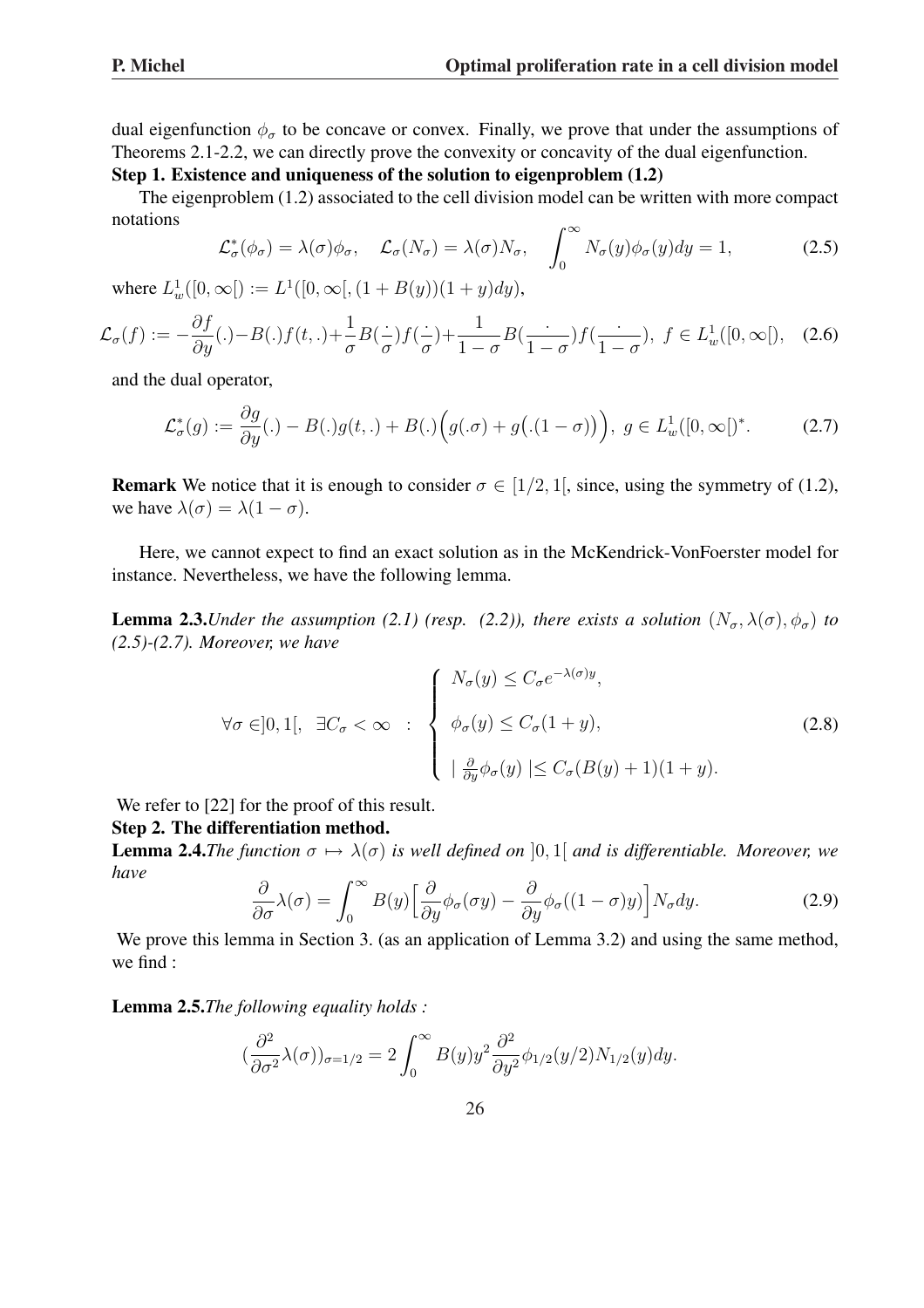**Proof.** We use Lemma 2.4 and the same method to prove that  $\frac{\partial^2}{\partial \sigma^2} \lambda(\sigma)$  exists and satisfies the above equality.

Now, we can give a direct corollary of Lemma 2.4. We suppose that

$$
\sigma_0 \in [1/2, 1[, \tag{2.10}
$$

$$
K = \text{Supp } B \subset [0, \infty[.
$$
\n
$$
(2.11)
$$

**Corollary 2.6.** Assume that  $\phi_{\sigma_0}$  is a convex (resp. concave) function on  $[1-\sigma_0, \sigma_0]$ . ConvHull(K). *Then we find that*

$$
(\frac{\partial}{\partial \sigma} \lambda_{\sigma})_{\sigma=\sigma_0} \geq 0 \quad (resp. (\frac{\partial}{\partial \sigma} \lambda_{\sigma})_{\sigma=\sigma_0} \leq 0).
$$

**Proof.** Indeed, using Lemma 2.4 and that  $\phi_{\sigma_0}$  is a convex function, we find that  $\frac{\partial}{\partial y}\phi_{\sigma_0}$  is increasing. Since  $\sigma_0 \ge (1 - \sigma_0)$ , we have  $(\frac{\partial}{\partial \sigma} \lambda_{\sigma})_{\sigma = \sigma_0} \ge 0$ . **Remark** The strict convexity (resp. strict concavity) of  $\phi_{\sigma_0}$  on K implies  $\frac{\partial}{\partial \sigma} \lambda > 0$  (resp.  $\frac{\partial}{\partial \sigma} \lambda < 0$ ).

Thus, we reduce the problem of the variation of  $\lambda(\sigma)$  with respect to  $\sigma$  to a problem on  $\phi_{\sigma}$ . In the next section we prove that under some assumptions on B, the dual eigenfunction  $\phi_{\sigma}$  is a convex or concave function.

#### Step 3. Convexity of the dual eigenfunction  $\phi_{\sigma}$

When the birth rate has a compact support, the following result holds.

**Theorem 2.7.** Assume that (2.1) (resp. (2.2) with  $\sigma_0 \in [1/2, 1]$  holds. Then for all  $\sigma \in ]1$  $a/b$ ,  $a/b$ [ *(resp.*  $\sigma \in [1/2, \sigma_0]$ *),*  $\phi_{\sigma}$  *is a strictly convex (resp. strictly concave) function.* 

We prove Theorem 2.7 in section 4.

#### Step 4. Conclusion

We can now prove the main Theorems 2.1-2.2 on the variation of the eigenvalue  $\lambda(\sigma)$  with respect to the asymmetry parameter  $\sigma$ . Indeed, using Corollary 2.6 and the results proved in Section 2., we get directly Theorems 2.1-2.2.  $\Box$ 

## 3. Main methods

Formally, we have a family of linear bounded operators (and their dual operators) which depend on a parameter  $p \in I$ , where  $I \subset ]-\infty, \infty[$  is an interval,

$$
\mathcal{L}_p : \mathcal{B} \mapsto \mathcal{C}, \quad \mathcal{L}_p^* : \mathcal{C}^* \mapsto \mathcal{B}^*, \tag{3.1}
$$

B and C are Banach spaces of real functions (in duality  $\langle ., . \rangle$  with  $B^*$  and  $C^*$ ) such that

$$
\forall p \in I \quad \exists (N_p, \lambda(p), \phi_p) \in \mathcal{B}_+ \times ]-\infty, \infty[\times \mathcal{C}_+^* \quad : \quad \mathcal{L}_p(N_p) = \lambda(p)N_p, \ \mathcal{L}_p^*(\phi_p) = \lambda(p)\phi_p, \ (3.2)
$$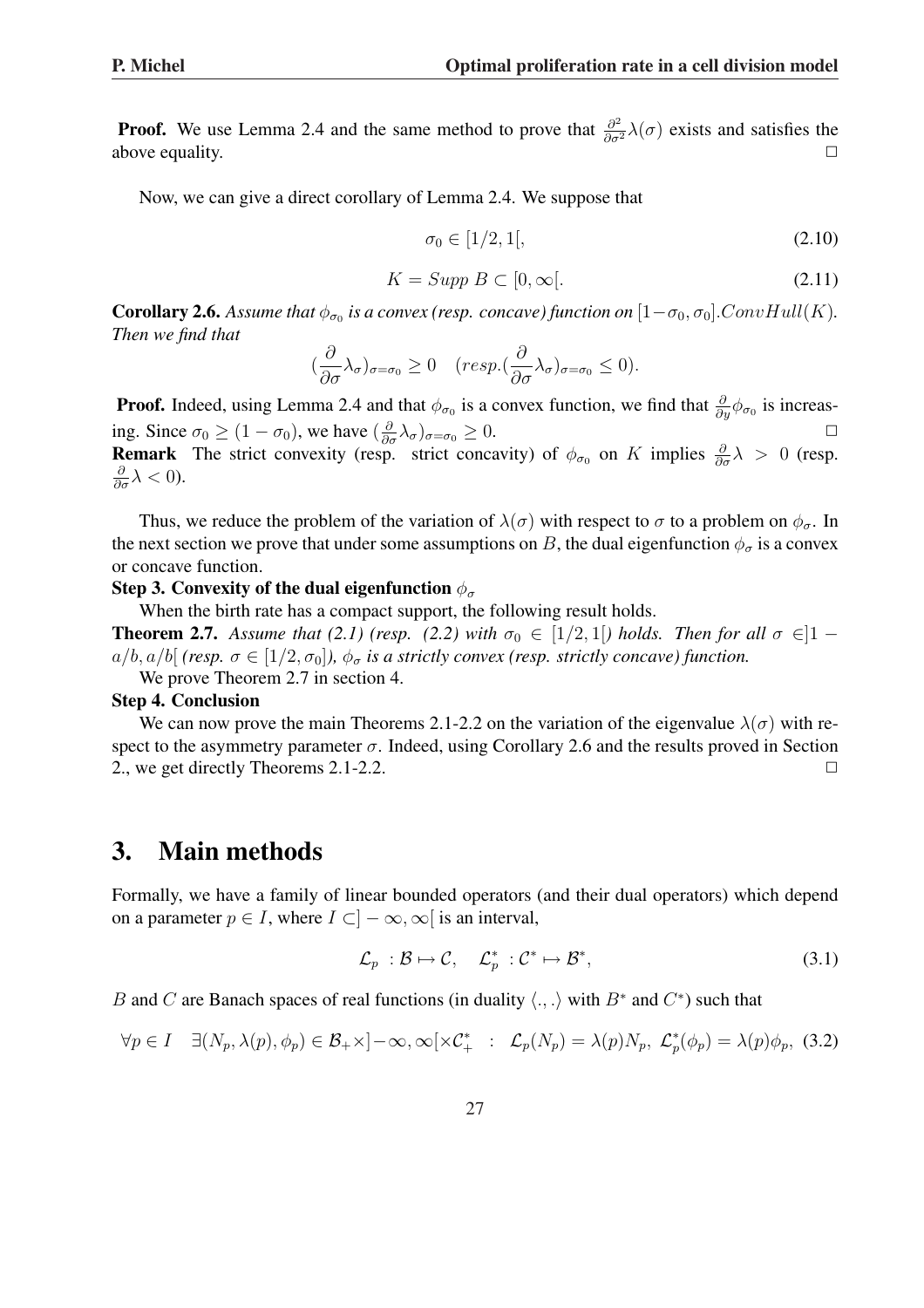where  $\mathcal{B}_+$  (resp  $\mathcal{C}_+^*$ ) is the positive cone of  $\mathcal{B}$  (resp  $\mathcal{C}^*$ ) and

$$
\forall p \in I \quad \langle \phi_p, N_p \rangle = 1. \tag{3.3}
$$

We will study the variation of  $\lambda(p)$  with respect to p. We notice that the variation of  $N_p$ ,  $\phi_p$  in Banach spaces of real functions makes the problem rather complex.

Our purpose is to find the variation of the first eigenvalue in a general eigenvalue problem (3.1)-(3.3). To study the variation of the first eigenvalue, we develop two points of view, one which favors the min-max principle and the other which uses the differentiation of the eigenvalue (and eigenproblem). Even if the second one needs the operators in the eigenproblem to be more regular, it gives better results in some problems as the cell division one.

Min-max method: We have the following principle

**Lemma 3.1.** Assume that there exists a solution  $(N_p, \lambda(p), \phi_p)$  to (3.1)-(3.3). Then we have for all  $p \in I$ ,

$$
\lambda(p) = \max_{f \in \Lambda} \min_{g \in \Lambda^*} \frac{\langle g, \mathcal{L}_p f \rangle}{\langle g, f \rangle},\tag{3.4}
$$

*where*  $\Lambda \subset \mathcal{B}_+$  *which satisfies*  $N_p \in \Lambda$ ,  $\phi_p \in \Lambda^* \subset \mathcal{C}_+^*$  *and*  $\langle g, f \rangle > 0$  *for all*  $f \in \Lambda$  *and*  $g \in \Lambda^*$ . *Moreover, if*  $\mathcal{L}_p$  *is monotone with respect to*  $p \in I$  *then so is*  $\lambda(p)$ *. More precisely, we have* 

$$
\forall p \le q \in J, \quad \forall (f, g) \in \Lambda \times \Lambda^* \quad \langle g, \mathcal{L}_p(f) \rangle \le \langle g, \mathcal{L}_q(f) \rangle \implies \quad \lambda(p) \le \lambda(q). \tag{3.5}
$$

*Finally, if*  $\mathcal{L}_p$  *is continuous with respect to p,* 

$$
\forall (f,g) \in \Lambda \times \Lambda^* \quad \lim_{p \to q} \left| \left\langle g, \mathcal{L}_p(f) - \mathcal{L}_q(f) \right\rangle \right| = 0, \tag{3.6}
$$

*then*  $\lambda(p)$  *is continuous with respect to p.* 

### **Differentiation method :** We have the following principle **Lemma 3.2.** Assume, there exists  $(N_p, \lambda(p), \phi_p)$  solution to (3.1)-(3.3) and

$$
\forall q \in \mathring{J}, \quad \lim_{p \to q \in \mathring{J}} N_p = N_q, \text{ strongly in } \mathcal{B}, \tag{3.7}
$$

$$
\forall q \in \mathring{J} \quad \exists \; \partial_p \mathcal{L}_p^*|_{p=q} \in \mathcal{L}(\mathcal{C}^*, \mathcal{B}^*) \quad : \quad \forall f \in \Lambda, \quad \lim_{p \to q \in \mathring{J}} \langle \frac{\mathcal{L}_p^* - \mathcal{L}_q^*}{p-q} \phi_q, f \rangle = \langle \partial_p \mathcal{L}_q^*|_{p=q} \phi_q, f \rangle. \tag{3.8}
$$

*Then*  $p \mapsto \lambda(p)$  *is differentiable and we have for all*  $q \in \mathring{J} \subset I$ *,* 

$$
\left(\frac{d}{dp}\lambda\right)(q) = \langle \partial_p \mathcal{L}_q^*|_{p=q} \phi_q, N_q \rangle. \tag{3.9}
$$

*Moreover, under the assumptions of Lemma 2.4, we have (2.9).*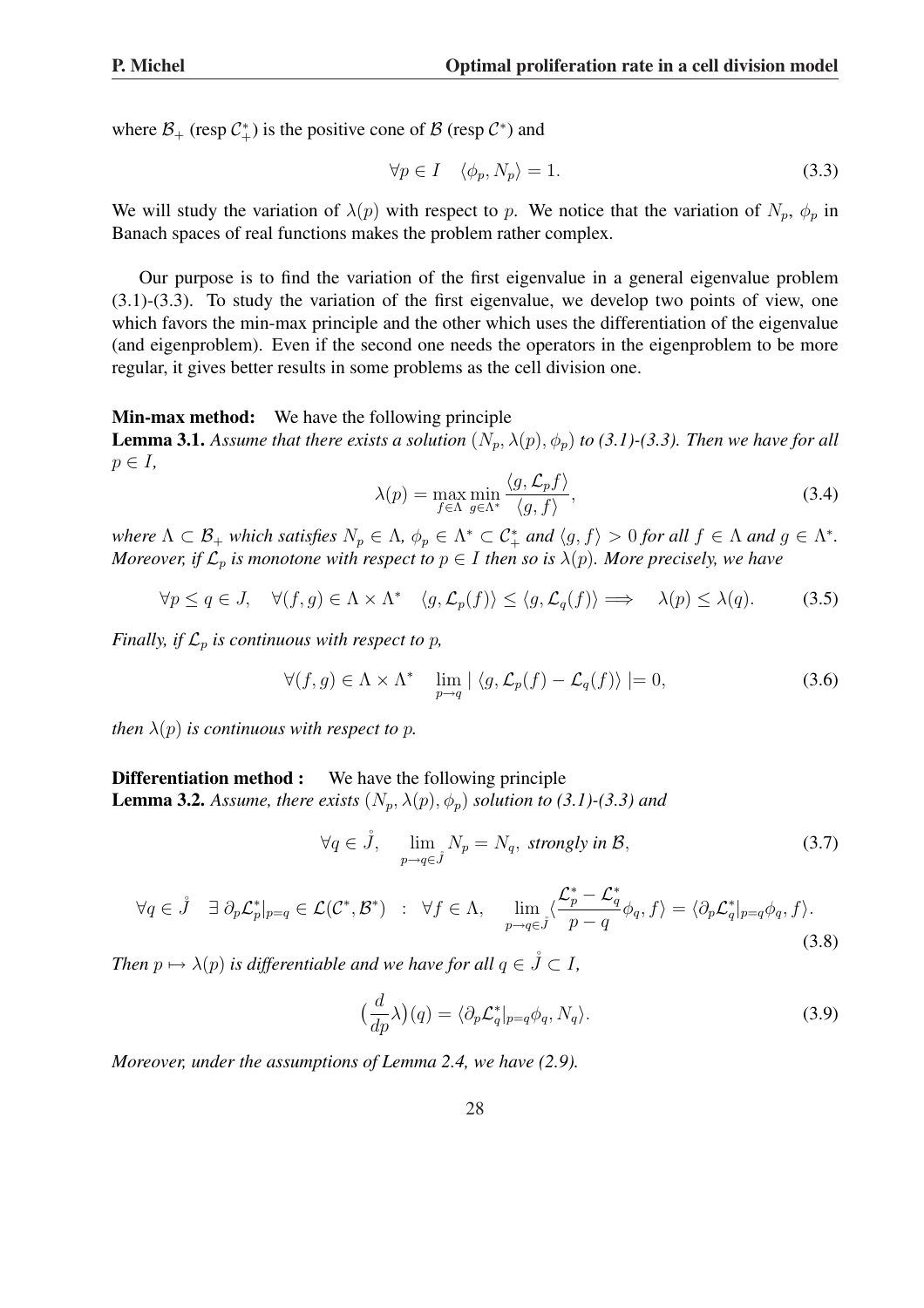### Proof of Lemma 3.1

Since  $N_p \in \Lambda$  and  $\mathcal{L}_p N_p = \lambda(p) N_p$  then we have

$$
\forall g \in \Lambda^*, \quad \lambda(p) = \frac{\langle g, \mathcal{L}_p N_p \rangle}{\langle g, N_p \rangle}.
$$

Hence we obtain the inequality

$$
\lambda(p) \le \max_{f \in \Lambda} \min_{g \in \Lambda^*} \frac{\langle g, \mathcal{L}_p f \rangle}{\langle g, f \rangle}.
$$

Now, assume there exists  $f_0 \in \Lambda$  such that

$$
\lambda(p) < \min_{g \in \Lambda^*} \frac{\langle g, \mathcal{L}_p f_0 \rangle}{\langle g, f_0 \rangle}.
$$

In particular, this inequality holds for  $g = \phi_p$  and so we have

$$
\lambda(p) < \frac{\langle \phi_p, \mathcal{L}_p f_0 \rangle}{\langle \phi_p, f_0 \rangle} = \frac{\langle \mathcal{L}_p^* \phi_p, f_0 \rangle}{\langle \phi_p, f_0 \rangle} = \lambda(p),
$$

which is impossible. Thus (3.4) is satisfied. Now, assume that  $\mathcal{L}_p$  is increasing in the sense of (3.5). Then we have the inequalities

$$
\langle g, \mathcal{L}_p(f) \rangle \le \langle g, \mathcal{L}_q(f) \rangle,
$$

and (using  $(3.4)$ ),

$$
\min_{g \in \Lambda^*} \frac{\langle g, \mathcal{L}_p f \rangle}{\langle g, f \rangle} \le \min_{g \in \Lambda^*} \frac{\langle g, \mathcal{L}_q f \rangle}{\langle g, f \rangle} \le \lambda(q).
$$

In particular, for  $f = N_p$ , we find :

$$
\lambda(p) = \min_{g \in \Lambda^*} \frac{\langle g, \mathcal{L}_p N_p \rangle}{\langle g, N_p \rangle} \le \min_{g \in \Lambda^*} \frac{\langle g, \mathcal{L}_q N_p \rangle}{\langle g, N_p \rangle} \le \lambda(q).
$$

Finally, if  $\mathcal{L}_p$  is continuous with respect to p, then using the min-max property, we have,

$$
\frac{\langle g, \mathcal{L}_p f \rangle}{\langle g, f \rangle} \le \frac{\langle g, \mathcal{L}_q f \rangle}{\langle g, f \rangle} + \epsilon(p, q),
$$

where  $\epsilon(p,q) \rightarrow_{p\rightarrow q} 0$ . Thus, we obtain that

$$
\min_{g \in \Lambda^*} \frac{\langle g, \mathcal{L}_p f \rangle}{\langle g, f \rangle} \le \min_{g \in \Lambda^*} \frac{\langle g, \mathcal{L}_q f \rangle}{\langle g, f \rangle} + \epsilon(p, q) \le \lambda(q) + \epsilon(p, q),
$$

and so

 $\lambda(p) \leq \lambda(q) + \epsilon(p,q).$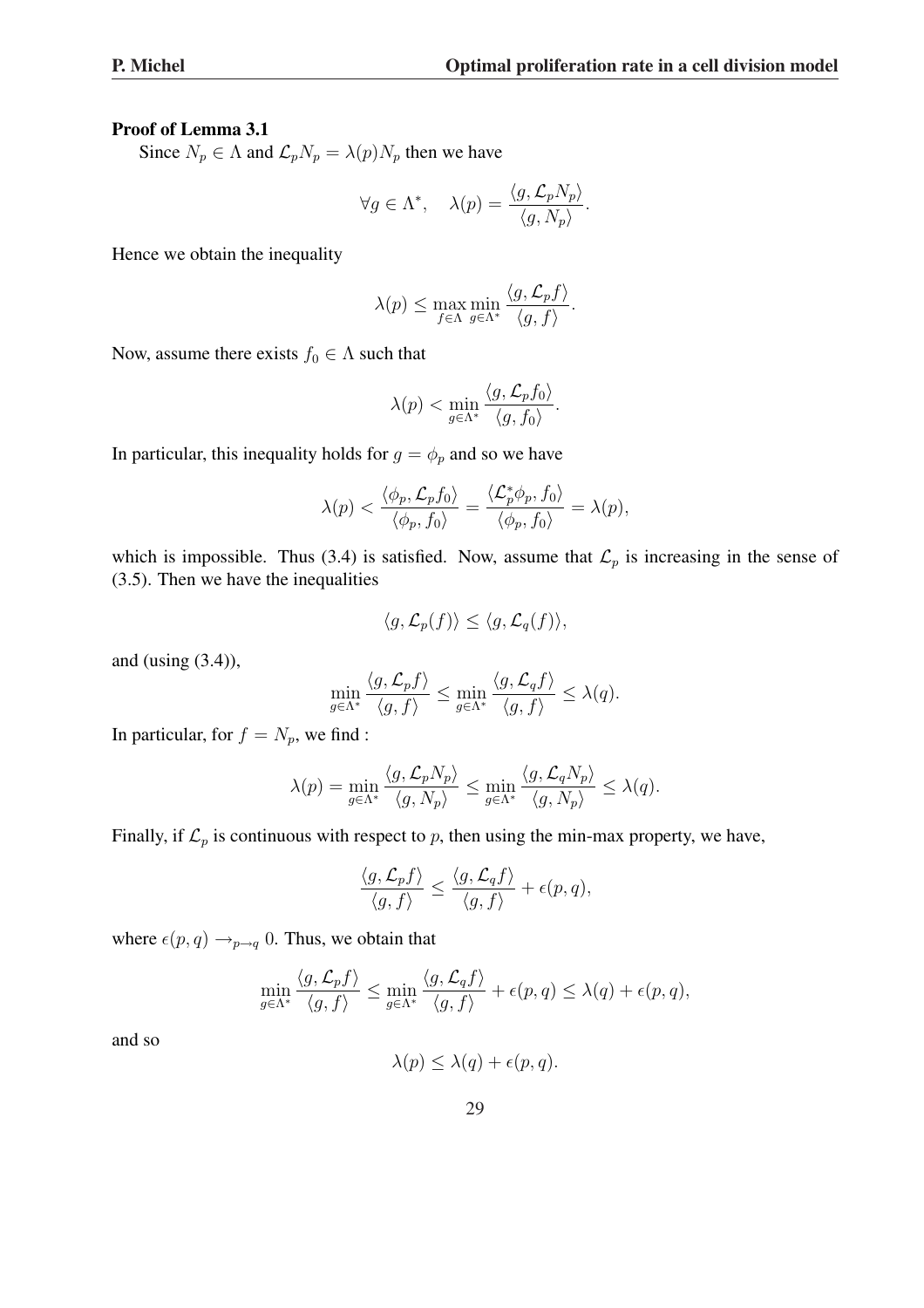Similarly,

$$
\lambda(q) \le \lambda(p) + \epsilon_1(p, q),
$$

where  $\epsilon_1(p, q) \rightarrow_{p \rightarrow q} 0$ . Therefore, we prove that  $\lambda(p)$  is continuous with respect to p.  $\Box$ 

### Proof of Lemma 3.2

For all  $q, p \in \ddot{J}$ , we have :

$$
\lambda_q = \langle \mathcal{L}_q^* \phi_q, N_q \rangle.
$$

Thus, we find

$$
\lambda_q - \lambda_p = \langle \mathcal{L}_q^* \phi_q, N_q \rangle - \langle \mathcal{L}_p^* \phi_p, N_p \rangle. \tag{3.10}
$$

We obtain, using the normalization (3.3), i.e.  $\langle \phi_q, N_q \rangle = \langle \phi_p, N_p \rangle = 1$ , and  $(\phi_s, N_s) \in C^* \times$  $(B \bigcap C),$ 

$$
\lambda_q - \lambda_p = \langle \mathcal{L}_q^* \phi_q - \mathcal{L}_p^* \phi_q, N_p \rangle + \langle \mathcal{L}_q^* \phi_q, N_q - N_p \rangle - \langle \mathcal{L}_p^* \phi_p - \mathcal{L}_p^* \phi_q, N_p \rangle,
$$

that gives, using (1.1), (3.2), and the duality between  $\mathcal{L}_q$  and  $\mathcal{L}_q^*$ :

$$
\lambda_q - \lambda_p = \langle \mathcal{L}_q^* \phi_q - \mathcal{L}_p^* \phi_q, N_p \rangle + \lambda_q \langle \phi_q, N_q - N_p \rangle - \lambda_p \langle \phi_p - \phi_q, N_p \rangle.
$$

Therefore, using the normalization (3.3), we find

$$
\lambda_q - \lambda_p = \langle \mathcal{L}_q^* \phi_q - \mathcal{L}_p^* \phi_q, N_p \rangle + \lambda_q \langle \phi_q, N_q - N_p \rangle - \lambda_p \langle \phi_q, N_q - N_p \rangle,
$$

So, we obtain

$$
(\lambda_q - \lambda_p) \Big[ 1 - \langle \phi_q, N_p - N_q \rangle \Big] = \langle \mathcal{L}_q^* \phi_q - \mathcal{L}_p^* \phi_q, N_p \rangle. \tag{3.11}
$$

We notice that, for the moment, we only use  $(3.1)$ - $(3.3)$ . Hence  $(3.11)$  is always satisfied. Now, if we assume  $(3.7)$  and  $(3.8)$ , then we have

$$
\lim_{p \to q} \left[ 1 - \langle \phi_q, N_p - N_q \rangle \right] = 1,
$$
  

$$
\lim_{p \to q} \frac{\langle \mathcal{L}_q^* \phi_q - \mathcal{L}_p^* \phi_q, N_p \rangle}{q - p} = \langle \partial_p \mathcal{L}_q^* |_{p = q} \phi_q, N_p \rangle,
$$

and so  $\lambda(p)$  is differentiable and by passing to the limit, we find (3.9).

We prove Lemma 2.4. We have (see the equation  $(3.11)$ ),

$$
(\lambda(\sigma) - \lambda(\sigma - \epsilon)) \Big[ 1 - \int_0^\infty \Big( \phi_{\sigma - \epsilon}(y) - \phi_\sigma(y) \Big) N_{\sigma - \epsilon}(y) dy \Big]
$$
  
= 
$$
\int_0^\infty \Big( \mathcal{L}^*_{\sigma}(\phi_\sigma)(y) - \mathcal{L}^*_{\sigma - \epsilon}(\phi_\sigma)(y) \Big) N_{\sigma - \epsilon}(y) dy
$$

Using (2.7), we have

$$
(\mathcal{L}^*_{\sigma} - \mathcal{L}^*_{\sigma-\epsilon})(g) = B(y) \Big( g(y\sigma) - g(y\sigma - y\epsilon) + g\big(y(1-\sigma)\big) - g(y(1-\sigma) + y\epsilon) \Big).
$$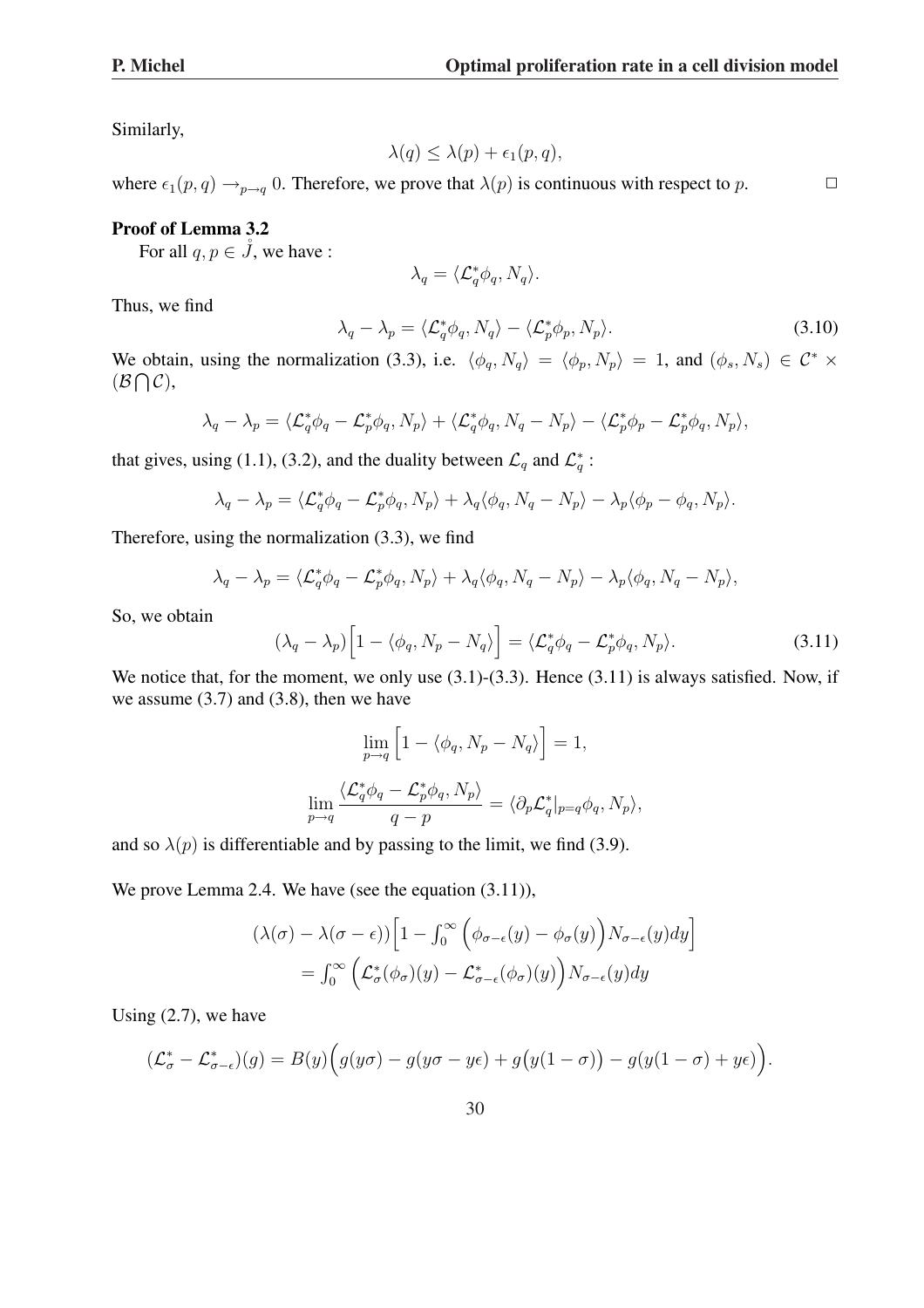Thus we find

$$
(\lambda(\sigma) - \lambda(\sigma - \epsilon)) \Big[ 1 - \int_0^\infty \Big( \phi_{\sigma - \epsilon}(y) - \phi_{\sigma}(y) \Big) N_{\sigma - \epsilon}(y) dy \Big] =
$$
  

$$
\int_0^\infty B(y) \Big( \phi_{\sigma}(y\sigma) - \phi_{\sigma}(y\sigma - y\epsilon) + \phi_{\sigma}(y(1 - \sigma)) - \phi_{\sigma}(y(1 - \sigma) + y\epsilon) \Big) N_{\sigma - \epsilon} dy,
$$

which can be written also as

$$
(\lambda(\sigma) - \lambda(\sigma - \epsilon)) \left[ 1 - \int_0^\infty \left( \phi_{\sigma - \epsilon}(y) - \phi_\sigma(y) \right) N_{\sigma - \epsilon}(y) dy \right] =
$$
  

$$
\int_0^\infty B(y) \left( \int_{y(\sigma - \epsilon)}^{y\sigma} \frac{\partial}{\partial y} \phi_\sigma(s) ds + \int_{y(1 - \sigma + \epsilon)}^{y(1 - \sigma)} \frac{\partial}{\partial y} \phi_\sigma(s) ds \right) N_{\sigma - \epsilon} dy.
$$

Finally, dividing by  $\epsilon$ , we have

$$
\frac{\lambda(\sigma) - \lambda(\sigma - \epsilon)}{\epsilon} = \frac{\int_0^\infty B(y) \Big( \int_{y(\sigma - \epsilon)}^{y\sigma} \frac{\partial}{\partial y} \phi_\sigma(s) \frac{ds}{\epsilon} + \int_{y(1 - \sigma + \epsilon)}^{y(1 - \sigma)} \frac{\partial}{\partial y} \phi_\sigma(s) \frac{ds}{\epsilon} \Big) N_{\sigma - \epsilon} dy}{\Big( 1 - \int_0^\infty \big( \phi_{\sigma - \epsilon}(y) - \phi_\sigma(y) \big) N_{\sigma - \epsilon}(y) dy \Big)}.
$$
(3.12)

Thus, using [22], Lemma 2.3 and the Lebesgue dominated convergence theorem, we pass to the limit in (3.12) as  $\epsilon \to 0$ . Therefore the function  $\lambda(\sigma)$  is differentiable. Moreover, passing to the limit, we obtain  $(2.9)$ .

# 4. Proof of the convexity of the dual eigenfunction

In this section, we are interested in global conditions on the birth rate  $B$  such that the dual function  $\phi_{\sigma}$ (.) is convex (resp. concave) on the real line. We prove here Theorem 2.7.

**I** - Assume that  $(2.1)$  holds. Using  $(1.2)$ , we have,

$$
\phi_{\sigma}(y) = Cte \; e^{\lambda(\sigma)y}, \quad \forall y \in [0, a],
$$

where  $\phi_{\sigma}$  is convex on  $[0, \sigma b] \subset [0, a]$  for all  $\sigma$  such that  $\sigma b < a$ .

II - Assume that  $(2.2)$  holds. Then we first prove the concavity of the dual eigenfunction in a neighborhood of  $y = 0$  and we extend the property of concavity to  $y \in [0, \sigma_0 b]$ .

We notice that  $\phi_{\sigma}(0) > 0$ ,  $\frac{\partial \phi_{\sigma}}{\partial y}(0) = (\lambda_{\sigma} - B(0))\phi_{\sigma}(0) < 0$  since B is decreasing (and non constant) and  $\lambda_{\sigma} < B(0) = \sup B$ . Moreover, assumption (2.2) implies

$$
\frac{\partial^2 \phi_\sigma}{\partial y^2}(0) < 0.
$$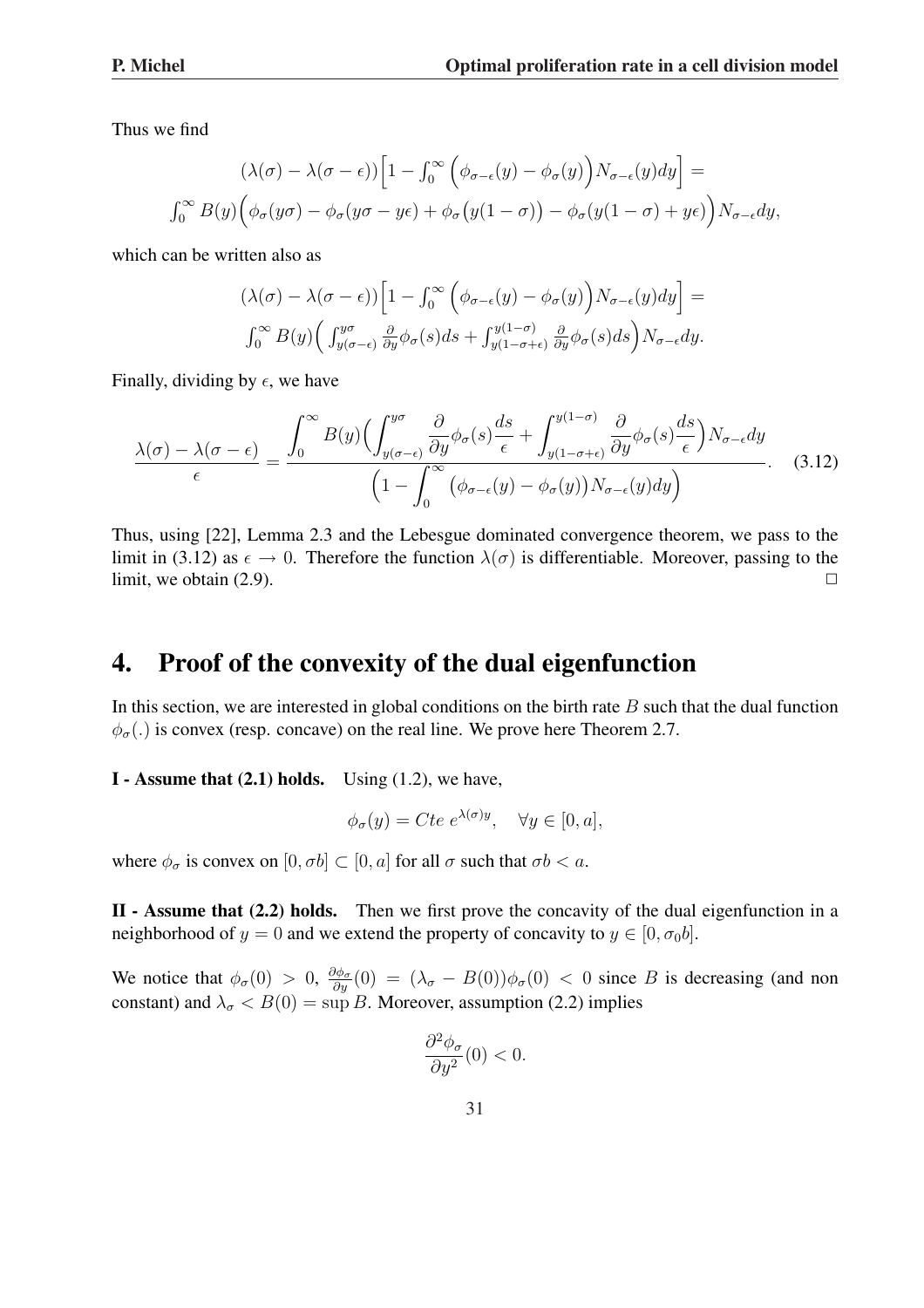Using

$$
-\frac{\partial \phi_{\sigma}}{\partial y} + (B(y) + \lambda_{\sigma})\phi_{\sigma}(y) = B(y) \Big(\phi_{\sigma}(\sigma y) + \phi_{\sigma}((1-\sigma)y)\Big), \quad y \ge 0,
$$

we find,

$$
\frac{\partial^2 \phi_{\sigma}}{\partial y^2} = \lambda_{\sigma} \frac{\partial}{\partial y} \phi_{\sigma}(y) - \frac{B'(y)}{B(y)} \left( -\frac{\partial}{\partial y} \phi_{\sigma} + \lambda_{\sigma} \phi_{\sigma}(y) \right)
$$

$$
-B(y) \left( \sigma \frac{\partial}{\partial y} \phi_{\sigma}(\sigma y) + (1 - \sigma) \frac{\partial}{\partial y} \phi_{\sigma}((1 - \sigma)y) - \frac{\partial}{\partial y} \phi_{\sigma}(y) \right), \quad y \ge 0.
$$

Now, assume that there exists  $0 < \alpha < b\sigma_0$  such that

$$
\frac{\partial^2 \phi_\sigma}{\partial y^2}(y) < 0, \quad y \in [0, \alpha[, \quad \frac{\partial^2 \phi_\sigma}{\partial y^2}(\alpha) = 0,\tag{4.1}
$$

and

$$
\frac{\partial \phi_{\sigma}}{\partial y}(y) < 0, \quad y \in [0, \alpha[. \tag{4.2})
$$

Then we have

$$
-B(y)\Big(\sigma\frac{\partial}{\partial y}\phi_\sigma(\sigma y) + (1-\sigma)\frac{\partial}{\partial y}\phi_\sigma((1-\sigma)y) - \frac{\partial}{\partial y}\phi_\sigma(y)\Big) < 0, \quad y \in [0,\alpha],
$$

and

$$
\frac{\partial \phi_{\sigma}}{\partial y}(y) < \frac{\partial \phi_{\sigma}}{\partial y}(0) = (\lambda_{\sigma} - B(0))\phi_{\sigma}(0) < 0, \quad y \in [0, \alpha],
$$
\n
$$
0 < \phi_{\sigma}(y) < \phi_{\sigma}(0), \quad y \in [0, \alpha].
$$

Assumption (2.2) implies

$$
\lambda_{\sigma} + \frac{B'(y)}{B(y)} \ge \lambda_{\sigma} + \frac{\lambda_{\sigma}(\lambda_{\sigma} - B(0))}{B(0)} = \frac{\lambda_{\sigma}^2}{B(0)} \ge 0, \quad \forall y \in [0, b\sigma_0].
$$

Thus we obtain

$$
\frac{\partial^2 \phi_{\sigma}}{\partial y^2}(y) < \left[ \left( \lambda_{\sigma} + \frac{B'(y)}{B(y)} \right) (\lambda_{\sigma} - B(0)) - \frac{B'(y)}{B(y)} \lambda_{\sigma} \right] \phi_{\sigma}(0), \quad y \in [0, \alpha],
$$
\n
$$
\frac{\partial^2 \phi_{\sigma}}{\partial y^2}(y) < \left[ \lambda_{\sigma} \frac{\lambda_{\sigma} - B(0)}{B(0)} - \frac{B'(y)}{B(y)} \right] \phi_{\sigma}(0) B(0), \quad y \in [0, \alpha],
$$

and finally, we have

$$
\frac{\partial^2 \phi_{\sigma}}{\partial y^2}(y) < 0, \quad y \in [0, \alpha].
$$

Therefore, the strict inequalities (4.1) and (4.2) are satisfied on [0,  $b\sigma_0$ ] and  $\phi_\sigma$  is a concave function on  $[0, \sigma_0 b]$  for all  $\sigma \in [1/2, \sigma_0]$ .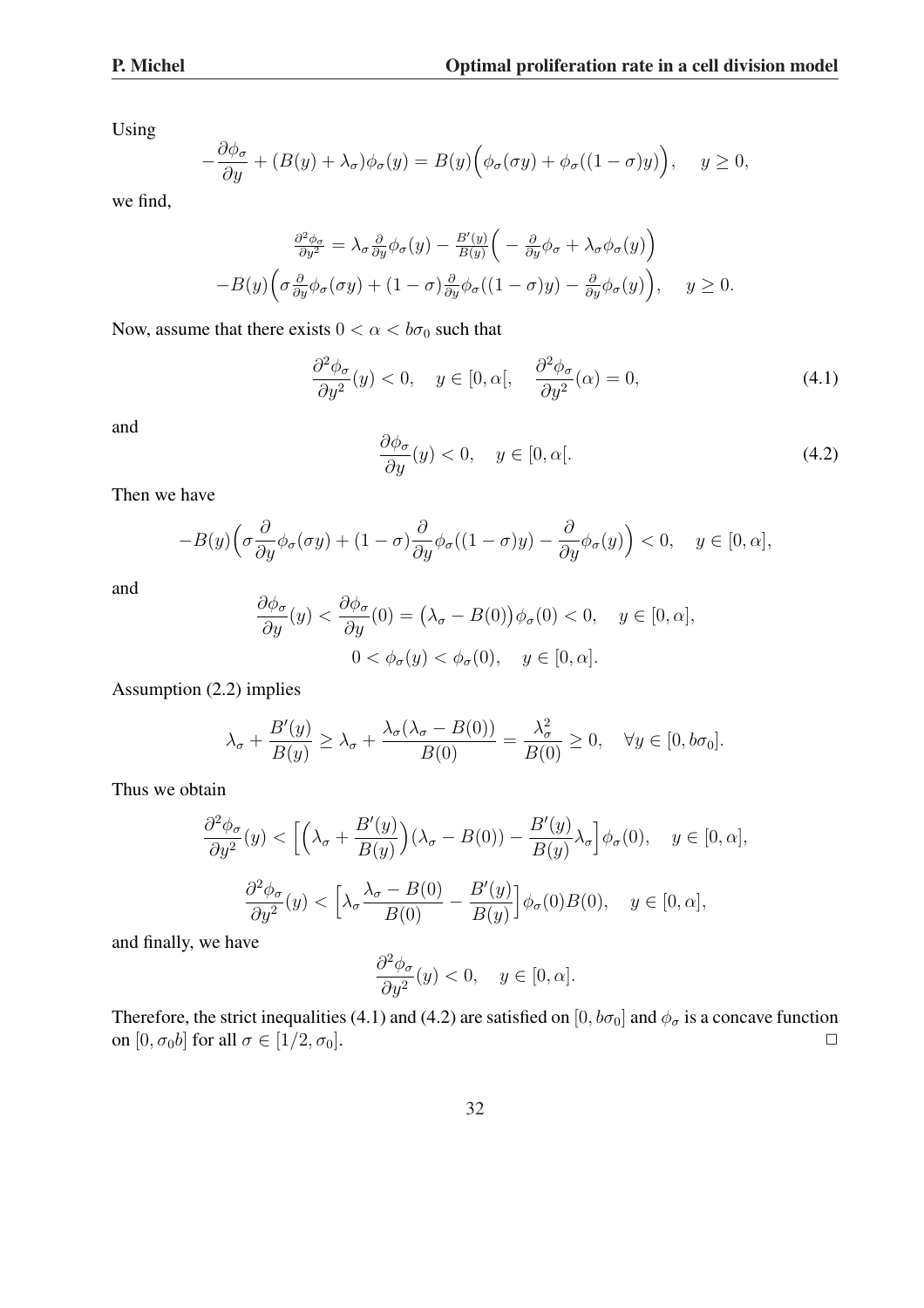## 5. Extension to a more general cell division model

In this section we extend the main results to a more general model of cell division. More precisely, in Section 5.1, we generalize the results to the homogeneous cell division (see [22]) and in Section 5.2, we allow cells to have non constant rate of division.

### 5.1. Homogeneous cell division

A cell of size y may give birth to a cell of size  $ys, s \in [0, 1]$ , with "probability"  $\Theta(s)$  where

$$
\Theta(s) = \Theta(1 - s),
$$
\n<sup>1</sup>\n<sup>c1</sup>\n(5.1)

$$
\int_0^1 s\Theta(s)ds = 1, \quad \int_0^1 \Theta(s)ds = 2,
$$
\n(5.2)

$$
\int_{\eta}^{1} \Theta(s)ds \le 1, \text{ for } \eta \in ]0, 1[.
$$
 (5.3)

Equation (5.1) means that the probability  $\Theta$  must be symmetric with respect to  $s = 1/2$  (the symmetric division). Equation (5.2) implies the conservation of "size" after division and fix the average number of childs after division to 2. The density of cell population  $n$  satisfies the main equation

$$
\frac{\partial}{\partial t}n(t,y) + \frac{\partial}{\partial y}n(t,y) + B(y)n(t,y) = \int_0^1 \Theta(s)B(y/s)n(t,y/s)\frac{ds}{s},\tag{5.4}
$$

Again, we prove, using General Relative Entropy method that the asymptotic behavior of such an evolution equation is given by the following eigenproblem

$$
\begin{cases}\n\frac{\partial}{\partial y}N(y) + [\lambda + B(y)]N(y) = \int_0^1 \Theta(s)B(y/s)N(y/s)\frac{ds}{s}, \\
-\frac{\partial}{\partial y}\phi(y) + \lambda\phi(y) = B(y)\Big[\int_0^1 \Theta(s)\phi(ys)ds - \phi(y)\Big], \\
N(y = 0) = 0, \quad N, \phi \ge 0, \quad \int_0^\infty N(y)\phi(y)dy = 1, \quad \phi(0) = 1.\n\end{cases}
$$
\n(5.5)

**Definition 5.1.** *We call*  $\lambda_{\Theta}$  *the first eigenvalue associated to eigenproblem (5.5) and*  $\lambda_{sum}$  *the eigenvalue associated to*  $\Theta(s) = \delta_{s=1/2}$ *.* 

Then we have the following theorem.

Theorem 5.2. *Assume that (2.1) (resp. (2.2)) holds and*

 $ConvHull(Supp \Theta) := Convex Hull(Supp \Theta) \subset [1 - a/b, a/b]$  (resp.[1 –  $\sigma_0, \sigma_0$ ]). (5.6)

*Then we have*

$$
\lambda_{\Theta} \geq \lambda_{sym}, \quad (resp. \ \lambda_{\Theta} \leq \lambda_{sym}).
$$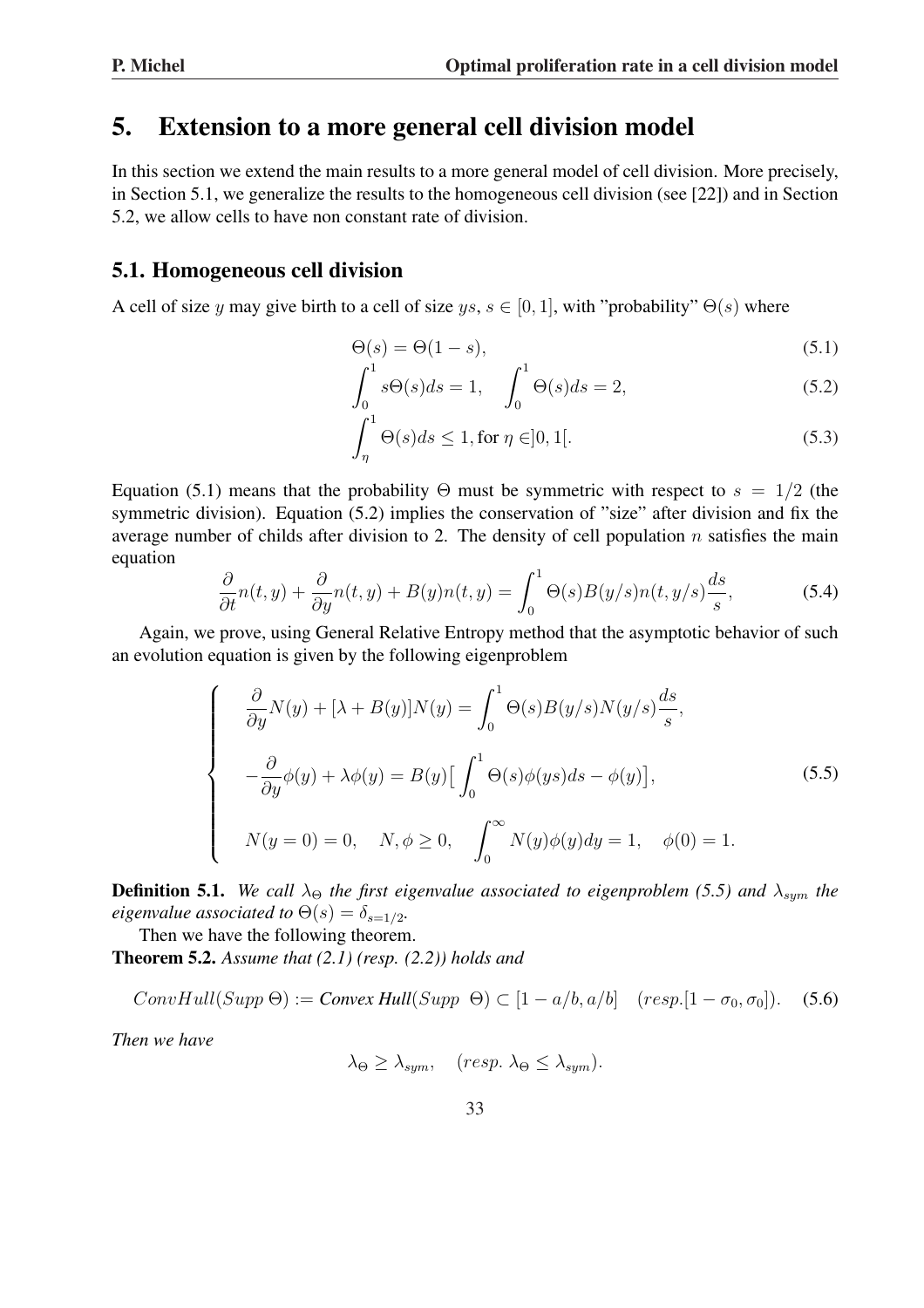*Thus, the less (resp. the 'best') fitted division is the symmetric division.*

**Proof of Theorem 5.2** Under assumption (2.1) (resp. (2.2)), we directly obtain that the dual eigenfunctions are convex (resp. concave) on

$$
ConvHull(Supp \Theta).Supp B := \{ry, r \in ConvHull(Supp \Theta), y \in Supp B\},\
$$

for all  $\Theta$  that satisfies (5.1)-(5.3) and (5.6). We use a min-max principle to conclude the proof of the theorem.

#### Step 1. Min-max method:

Let

$$
\mathcal{L}(f) := -\frac{\partial f}{\partial y}(.) - B(.)f(t,.) + \int_0^1 \Theta(s)B(./s)f(./s)\frac{ds}{s},\tag{5.7}
$$

and the dual operator,

$$
\mathcal{L}^*(f) := \frac{\partial f}{\partial y}(.) - B(.)f(t,.) + B(.) \Big[ \int_0^1 \Theta(s)f(s)ds - f(.) \Big].
$$
\n(5.8)

We have the min-max lemma (see Section 3). **Lemma 5.3.** *Assume that there exists*  $(N, \lambda, \phi)$ *solution to (5.5). Then we have for all* Θ*,*

$$
\lambda_{\Theta} = \max_{f \in \Lambda} \min_{g \in \Lambda^*} \frac{\langle g, \mathcal{L}f \rangle}{\langle g, f \rangle},\tag{5.9}
$$

*where*  $\phi \in \Lambda^* \subset D_{\text{om}}(\mathcal{L}^*)$  *and*  $N \in \Lambda \subset D_{\text{om}}(\mathcal{L})$ *.* 

### Step 2. Application to the homogeneous cell division: Let

$$
\mathcal{L}_{sym}(f) := -\frac{\partial f}{\partial y}(.) - B(.)f(t,.) + 4B(2.)f(2.), \qquad (5.10)
$$

and the dual operator,

$$
\mathcal{L}_{sym}^*(f) := \frac{\partial f}{\partial y}(.) - B(.)f(t,.) + B(.)\big[2f(./2) - f(.)\big].\tag{5.11}
$$

Lemma 5.4. *Assuming (2.1) (resp. 2.2)), we have for all* Θ *satisfying (5.1)-(5.3) and (5.6),*

$$
\lambda_{\Theta} \ge \lambda_{sym} \quad (resp \le \lambda_{sym}). \tag{5.12}
$$

**Proof.** We have shown that for all  $\Theta$  satisfying (5.1)-(5.3) and (5.6), and B satisfying (2.1) (resp. 2.2)), the dual functions  $\phi$  (and in particular  $\phi_{sum}$ ) are convex (resp. concave) functions on ConvHull(Supp  $\Theta$ ). Supp B. Thus, we can choose  $\Lambda^*$  as the set of positive convex (resp. concave) functions on  $ConvHull(Supp \Theta).Supp B$ . We have

$$
\mathcal{L}^*(f) - \mathcal{L}^*_{sym}(f) = B(.) \int_0^1 \Theta(s) \Big[ f(s.) - f(./2) \Big] ds, \quad \forall f \in \Lambda^*,
$$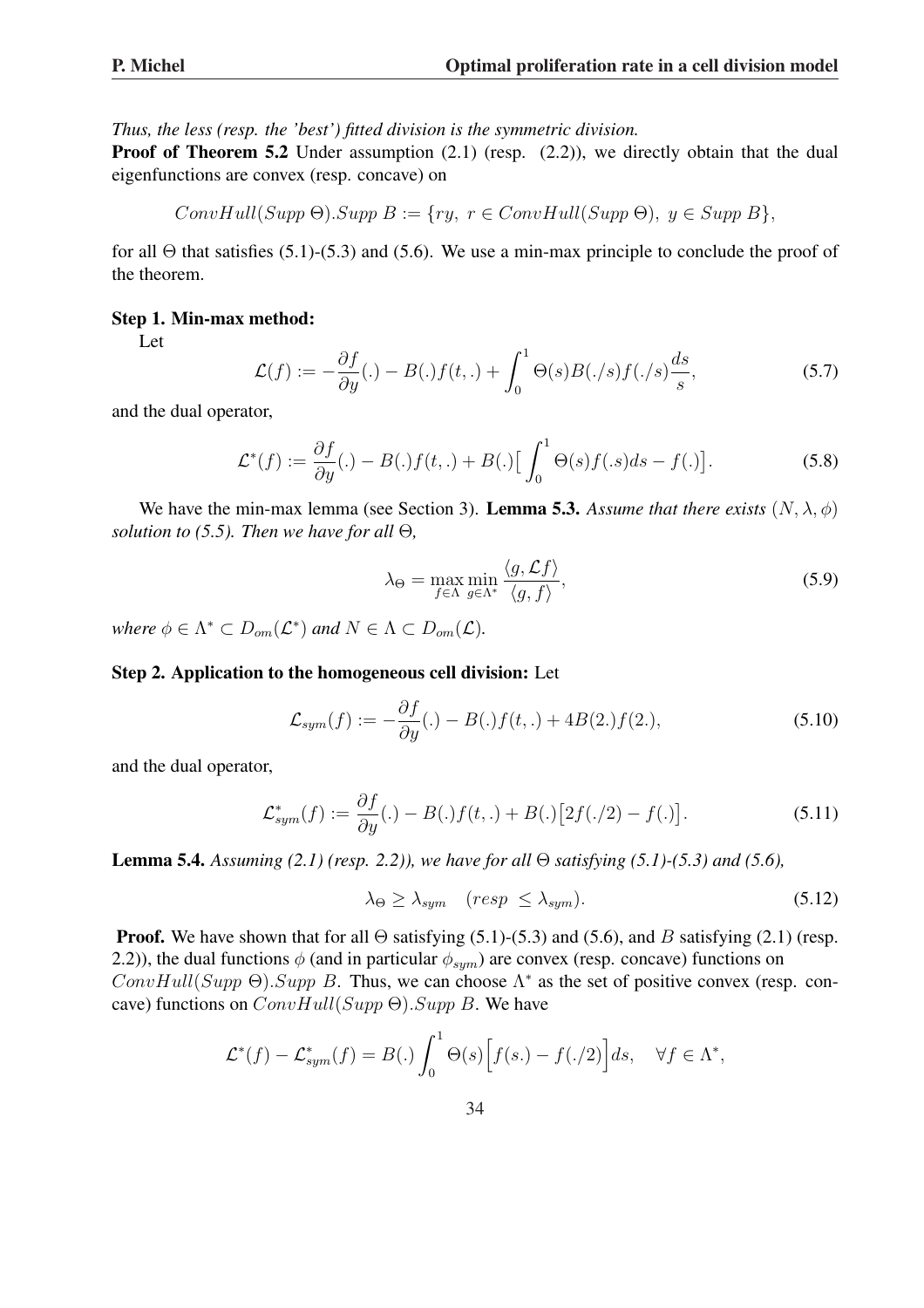which can be rewritten as

$$
\mathcal{L}^*(f) - \mathcal{L}_{sym}^*(f) = 2B(.) \int_{1/2}^1 \Theta(s) \left[ \frac{f(s.) + f((1-s).)}{2} - f(./2) \right] ds, \quad \forall f \in \Lambda^*.
$$

Since  $f \in \Lambda^*$  is a convex (resp. concave) function on  $ConvHull(Supp \Theta).Supp B$ , then we have  $\frac{f(s.)+f((1-s).)}{2} - f(./2) \ge 0$  (resp.  $\le 0$ ), and

$$
\mathcal{L}^*(f) - \mathcal{L}_{sym}^*(f) \ge 0, \quad \forall f \in \Lambda^*, \ (resp. \le 0).
$$

Thus, using the min-max Lemma 5.3, we have  $\lambda(\Theta) \geq \lambda_{sym}$  (resp.  $\lambda(\Theta) \leq \lambda_{sym}$ ).

### 5.2. Cell division model with non constant speed rate

In this section we consider the cell division equation

$$
\frac{\partial}{\partial t}n(t,y) + \frac{\partial}{\partial y}V(y)n(t,y) + B(y)n(t,y) = \int_0^1 \Theta(s)B(y/s)n(t,y/s)ds/s,
$$
\n(5.13)

where the birth rate satisfies  $Supp B(y) \subset [a, b]$  and the speed rate  $V(y) = y^{\mu}$ . As above, we prove, using General Relative Entropy method that the asymptotic behavior of such an evolution equation is given by the following eigenproblem

$$
\begin{cases}\n\frac{\partial}{\partial y}(V(y)N(y)) + [\lambda + B(y)]N(y) = \int_0^1 \Theta(s)B(y/s)N(y/s)ds/s, \quad y \ge 0, \\
-V(y)\frac{\partial}{\partial y}\phi(y) + [\lambda + B(y)]\phi(y) = B(y)\int_0^1 \Theta(s)\phi(ys)ds, \quad y \ge 0, \\
N(0) = 0, \quad N \ge 0, \quad \phi \ge 0, \quad \int N(y)\phi(y)dy = 1.\n\end{cases}
$$
\n(5.14)

If  $\lambda_{sym} \neq 0$  and one of these conditions holds

$$
0 < \mu < 1 \text{ and } 0 < \lambda_{sym} < \mu a^{\mu - 1},\tag{5.15}
$$

$$
\mu > 1 \text{ and } \lambda_{sym} > \mu a^{\mu - 1}, \tag{5.16}
$$

or

$$
\lambda_{sym} < 0,\tag{5.17}
$$

then we have the following theorem.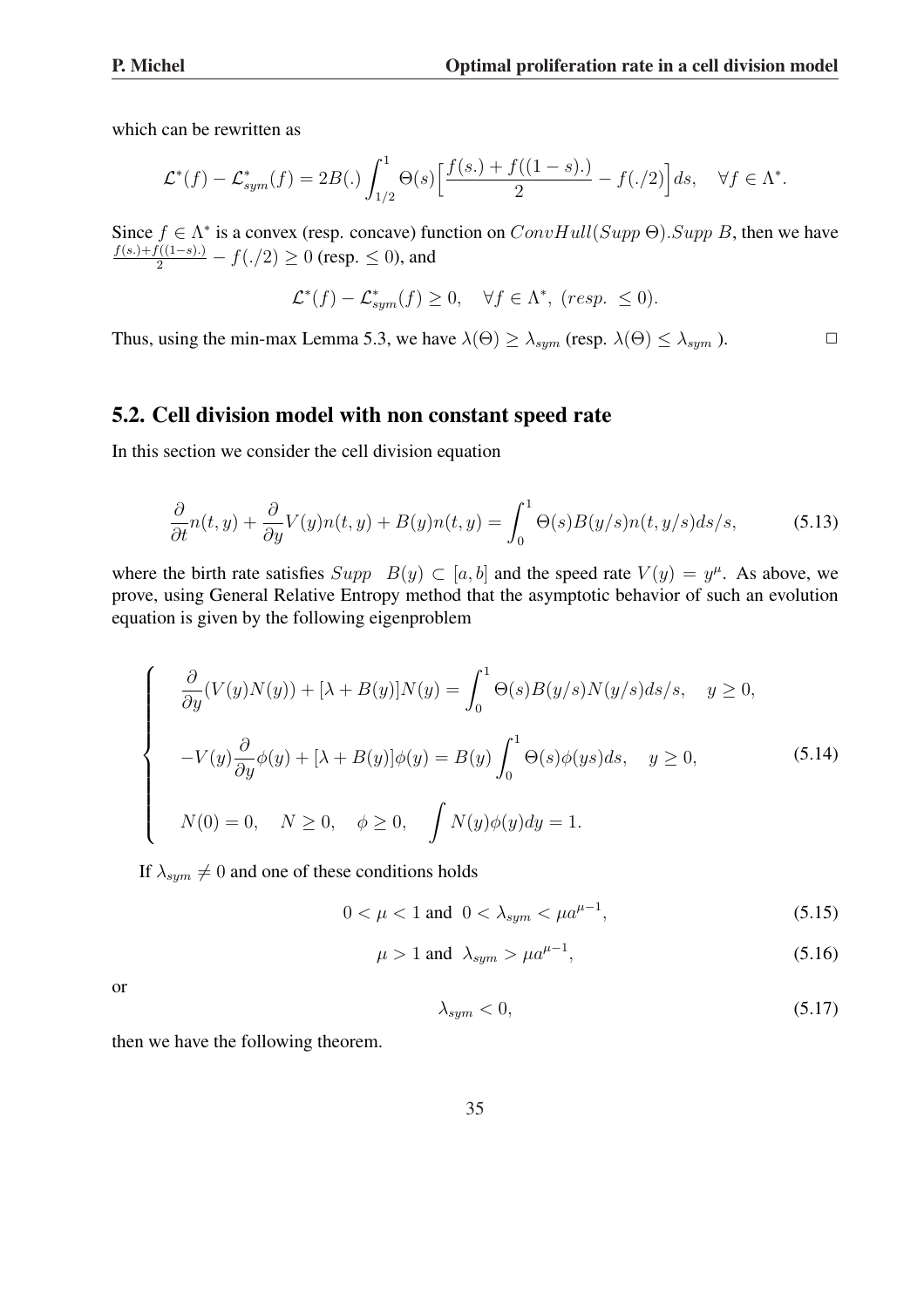**Theorem 5.5.** Assume that  $\Theta$  *satisfies* (5.1)-(5.3) and (5.6), and  $\mu$  *satisfies* (5.15) (resp. (5.16) or *(5.17)). Then we have*

$$
\sup_{\Theta} \lambda_{\Theta} \le \lambda_{sym} \quad (resp. \ge \lambda_{sym}). \tag{5.18}
$$

Here, we only have to prove the convexity (resp. the concavity) of the dual eigenfunction in (5.14). First, we recall results on the existence of a solution to the eigenproblem. Then, we use the differentiation method in order to find the variation of the invasive parameter with respect to Θ by proving that the solution  $\phi_{\Theta}$  to the dual problem is convex (or concave).

Step 1. Existence and uniqueness of the solution to the eigenproblem (5.14). We have the following lemma. **Lemma 5.6.** *Under the assumption*  $\mu > -1$ , *there exists a solution*  $(N_{\sigma}, \lambda(\sigma), \phi_{\sigma})$ *to (2.5).* We refer to [22] for the proof of this result.

Step 2. Corollary of the min-max method Using the proof of Theorem 5.2 and Lemmas 5.3 and 5.4, we have the following lemma.

**Lemma 5.7.** *If*  $\phi_{\sigma}$  *is a convex (resp. concave) function on*  $[1/2 - \eta, 1/2 + \eta]$ . *Supp*  $B = \sigma \, Supp \, B$ *with*  $\Theta = \delta_{\sigma} + \delta_{1-\sigma}$  *for*  $\sigma \in [1/2 - \eta, 1/2 + \eta]$ *, then* 

$$
\forall \ \ 1/2 - \eta < \sigma_0 < \sigma_1 < 1/2 + \eta, \quad \lambda_{\sigma_0} < \lambda_{\sigma_1} \ \ (resp. \ > \lambda_{\sigma_1}).
$$

*Moreover, if we assume that the probabilities* Θ *satisfy (5.1)-(5.3) and (5.6), and the dual eigenfunction* φ *is convex (resp. concave) on* ConvHull(Supp Θ).Supp B*, then we have*

$$
\inf_{\Theta} \lambda_{\Theta} = \lambda_{sym} \ \ (resp. \ \ \sup_{\Theta} \lambda_{\Theta} = \lambda_{sym}).
$$

Proof. Indeed, we have,

$$
\mathcal{L}_{\sigma_0}^*(f) - \mathcal{L}_{\sigma_1}^*(f) = B(.) \Big[ f(\sigma_0.) + f((1 - \sigma_0).) - f(\sigma_1.) - f((1 - \sigma_1).)\Big] ds, \quad \forall f \in \Lambda^*,
$$

where  $\Lambda^*$  is the set of positive convex (resp. concave) functions on  $ConvHull(Supp \Theta).Supp B$ . Since  $1/2 - \eta < \sigma_0 < \sigma_1 < 1/2 + \eta$ , then we find that the constant t given by the equality

$$
t=\frac{\sigma_0+\sigma_1-1}{2\sigma_1-1}\in]0,1[,
$$

satisfies  $\sigma_0 = t\sigma_1 + (1-t)\sigma_1$  and  $1 - \sigma_0 = t\sigma_1 + (1-t)\sigma_1$ . We have

$$
f(\sigma_0 y) + f((1 - \sigma_0)y) - f(\sigma_1 y) - f((1 - \sigma_1)y) =
$$
  

$$
\left[ f(\sigma_0 y) - tf(\sigma_1 y) - (1 - t)f((1 - \sigma_1)y) \right] + \left[ f((1 - \sigma_0)y) - tf((1 - \sigma_1)y) - (1 - t)f(\sigma_1 y) \right],
$$

with f positive convex (resp. concave) function and  $t \in ]0, 1[$ . Thus, we find that

$$
\mathcal{L}^*_{\sigma_0}(f) - \mathcal{L}^*_{\sigma_1}(f) \le 0 \quad (\text{resp.} \quad \ge 0), \quad \forall f \in \Lambda^*.
$$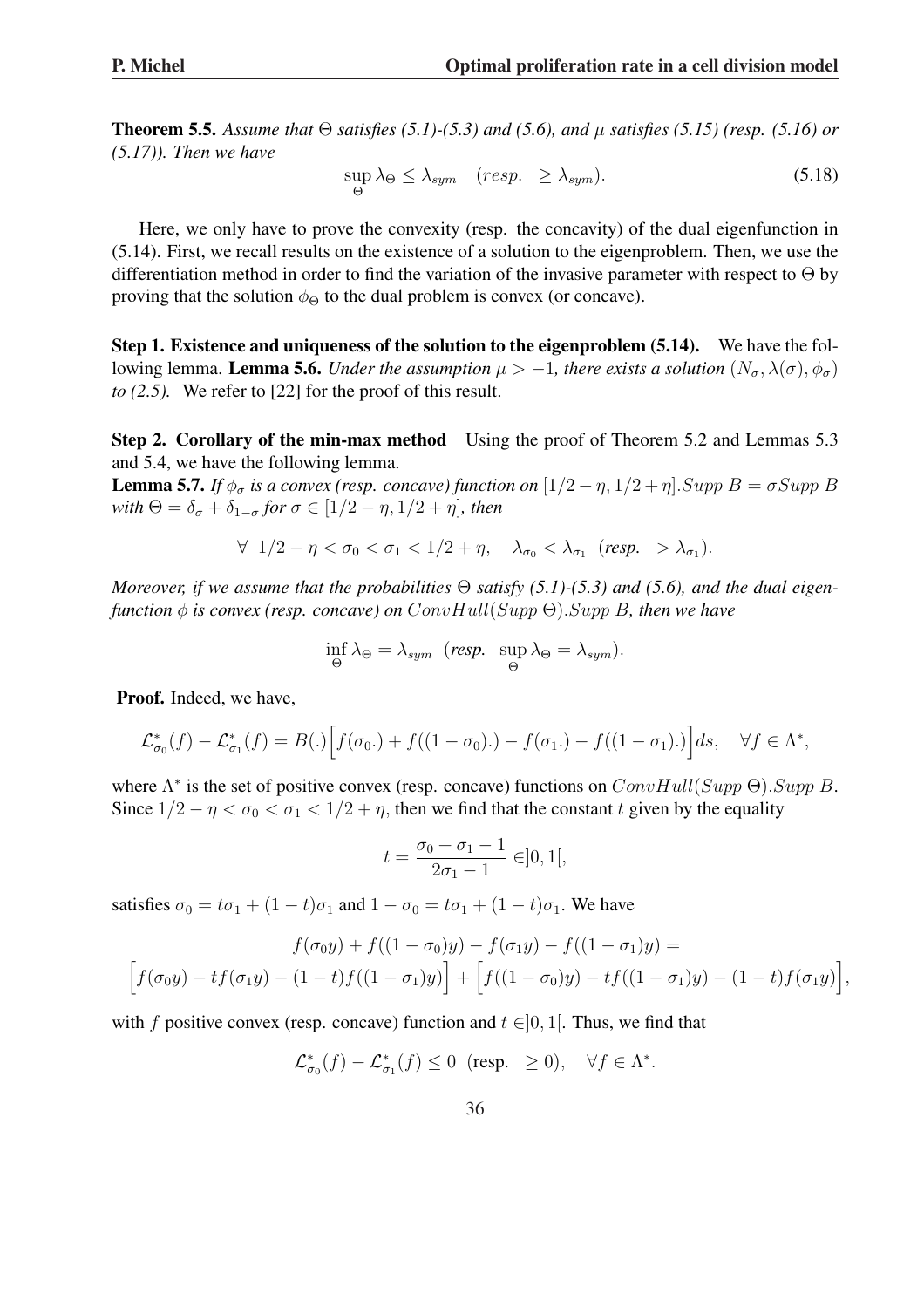We conclude using the extension of the min-max Lemma 5.3.

Next, we assume that for all  $\Theta$  satisfying (5.1)-(5.3) and (5.6), the dual functions  $\phi$  (and in particular  $\phi_{sum}$ ) are convex (resp. concave) functions on  $ConvHull(Supp \Theta)$ .  $Supp B = [1 \sigma$ ,  $\sigma$ . Supp B. Thus, we can choose, in Lemma 5.3,  $\Lambda^*$  as the set of positive convex (resp. concave) functions on  $[1 - \sigma, \sigma]$ . Supp B. We have

$$
\mathcal{L}^*(f) - \mathcal{L}_{sym}^*(f) = B(.) \int_0^1 \Theta(s) \Big[ f(s.) - f(.) \Big] ds, \quad \forall f \in \Lambda^*,
$$

which can be rewritten as

$$
\mathcal{L}^*(f) - \mathcal{L}_{sym}^*(f) = 2B(.) \int_{1/2}^1 \Theta(s) \left[ \frac{f(s.) + f((1-s).)}{2} - f(./2) \right] ds, \quad \forall f \in \Lambda^*.
$$

Since  $f \in \Lambda$  is a positive convex (resp. concave) function, then we have  $\frac{f(s.)+f((1-s))}{2} - f(./2) \ge 0$ (resp.  $\leq$  0),

 $\mathcal{L}^*(f) - \mathcal{L}_{sym}^*(f) \ge 0$  (resp.  $\le 0$ ),  $\forall f \in \Lambda^*$ .

Thus, using the min-max Lemma 5.3, we have  $\lambda(\Theta) \geq \lambda_{sum}$  (resp.  $\lambda(\Theta) \leq \lambda_{sum}$ ).

### Step 3. Concavity of the dual eigenfunction We have

$$
\phi''(y) = \frac{\lambda^2}{V(y)^2} (1 - V'/\lambda), \quad y \in \text{Supp } B,
$$

with  $V(y) = y^{\mu}$  and  $Supp B = [a, b]$ . Therefore, we have clearly that assumptions (5.16) or (5.17) lead to  $\phi''(y) > 0$  on  $ConvHull(Supp \Theta).Supp B$  and condition (5.15) leads to  $\phi''(y) < 0$  on ConvHull(Supp Θ).Supp B.

**Step 4. Conclusion** Thus, using Lemma 5.7 and step 3, we prove the theorem.  $\Box$ 

# 6. Simple application of the differentiation and the min-max methods

In this section, in order to apply both methods, we focus our attention on a simple model of McKendrick-VonFoerster in which cells are structured by their age (see for instance [8, 12, 16, 23, 31]). The density of the population of age a at time t is denoted by  $n(t, a)$  and follows the renewal equation  $\overline{ }$ 

$$
\begin{cases}\n\frac{\partial}{\partial t}n(t,a) + \frac{\partial}{\partial a}n(t,a) + d(a)n(t,a) = 0, \\
n(t,0) = \int_0^\infty B(a)n(t,a)da,\n\end{cases}
$$
\n(6.1)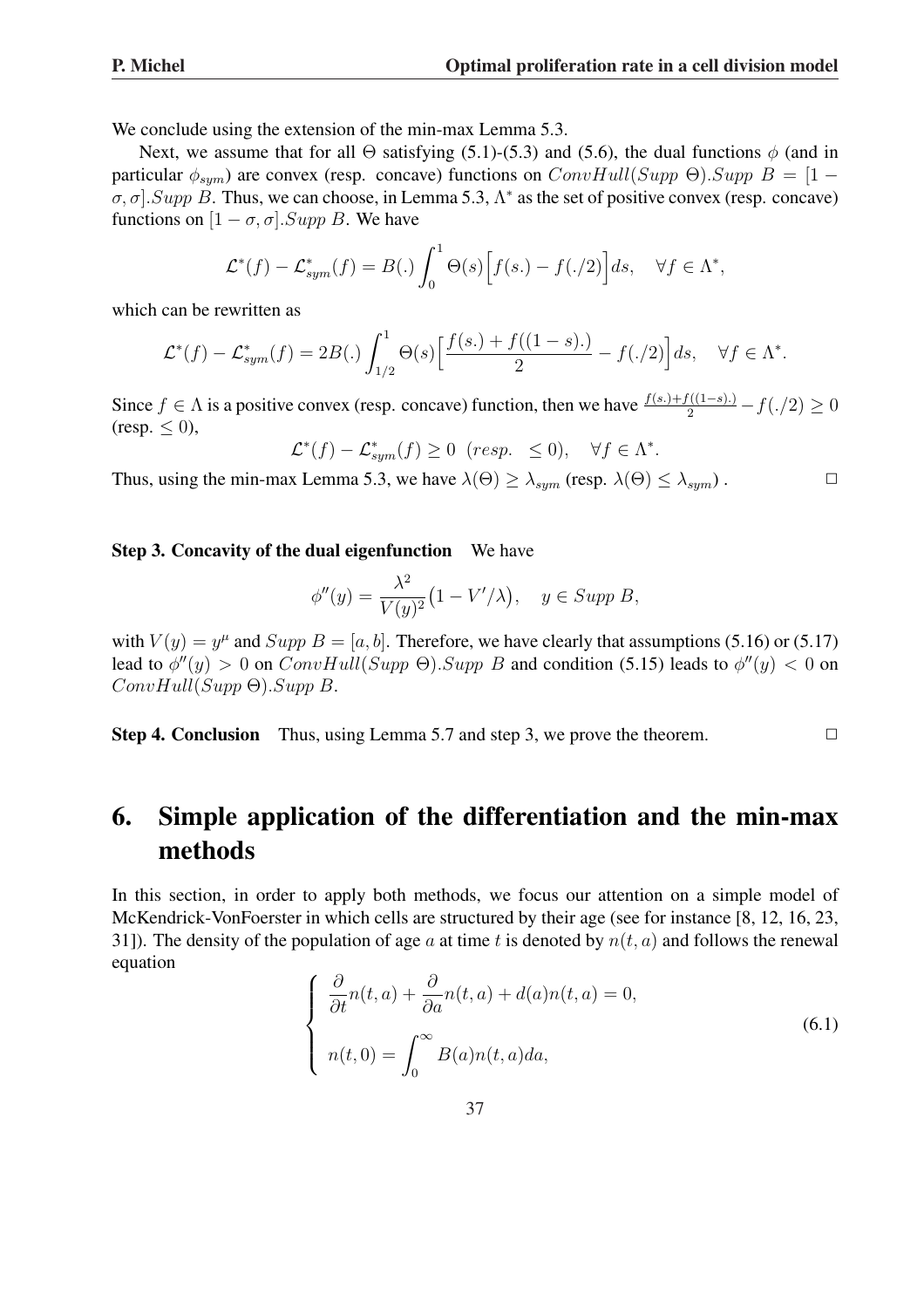where  $B$  is the growth rate and  $d$  the death rate. As above, the GRE gives the asymptotic behavior of  $n(t,.) \sim cst \ N(.)e^{\lambda t}$ , where  $(N, \lambda, \phi)$  is a solution to the eigenproblem

$$
\begin{cases}\n\frac{\partial}{\partial a}N(a) + d(a)N(a) + \lambda N(a) = 0, & N(0) = \int_0^\infty B(a)N(a)da, \\
-\frac{\partial}{\partial a}\phi(a) + d(a)\phi(a) + \lambda\phi(a) = B(a)\phi(0), \\
\int_0^\infty N(a)\phi(a)da = 1.\n\end{cases}
$$
\n(6.2)

The relevance of this model is its simplicity, contrary to the cell division model (1.1). We can easily compute  $(N, \lambda, \phi)$ . Indeed, if there exists  $\lambda$  such that

$$
\int_0^\infty B(a')e^{-\int_0^{a'} (d(s)+\lambda)ds} da' = 1,
$$
\n(6.3)

then we have

$$
\begin{cases}\nN(a) = e^{-\int_0^a (d(s)+\lambda)ds}, \\
\phi(a) = \int_a^\infty B(a')e^{-\int_a^{a'} (d(s)+\lambda)ds} da'.\n\end{cases}
$$
\n(6.4)

Let

$$
\mathcal{L}(f) = -\left[\frac{\partial}{\partial a}f(a) + d(a)f(a)\right] + \delta_{a=0} \int_0^\infty B(a')f(a')da',
$$
  

$$
\mathcal{L}^*(g) = -\left[-\frac{\partial}{\partial a}g(a) + d(a)g(a)\right] + g(0)B(a).
$$

Thus we have the following lemma.

**Lemma 6.1.** Assume that  $B, d \in L^{\infty}([0, \infty[, [0, \infty])$  and  $Supp B \subset [0, A]$  is compact. Then we *have the existence of a solution*  $(N, \lambda, \phi)$  *to eigenproblem* (6.2). Moreover, we have,

$$
\mathcal{L}(f) : L^2([0, A]) \mapsto \mathcal{M}([0, A]),
$$
  

$$
\mathcal{L}^*(f) : C_0^0([0, \infty[) \mapsto L^2([0, \infty[),
$$

*where*  $\mathcal{M}([0, A])$  *is the set of a bounded measure on*  $[0, A]$  *and* 

$$
N\in C_b^0([0,A]),\quad N\leq 1,\quad Supp\;\phi\subset [0,A],\quad \phi\leq \int_0^A B(s)ds e^{\lambda A}.
$$

Therefore (3.1)-(3.3) are satisfied for  $B = L^2$  and  $C = C_0^0([0, \infty])$ .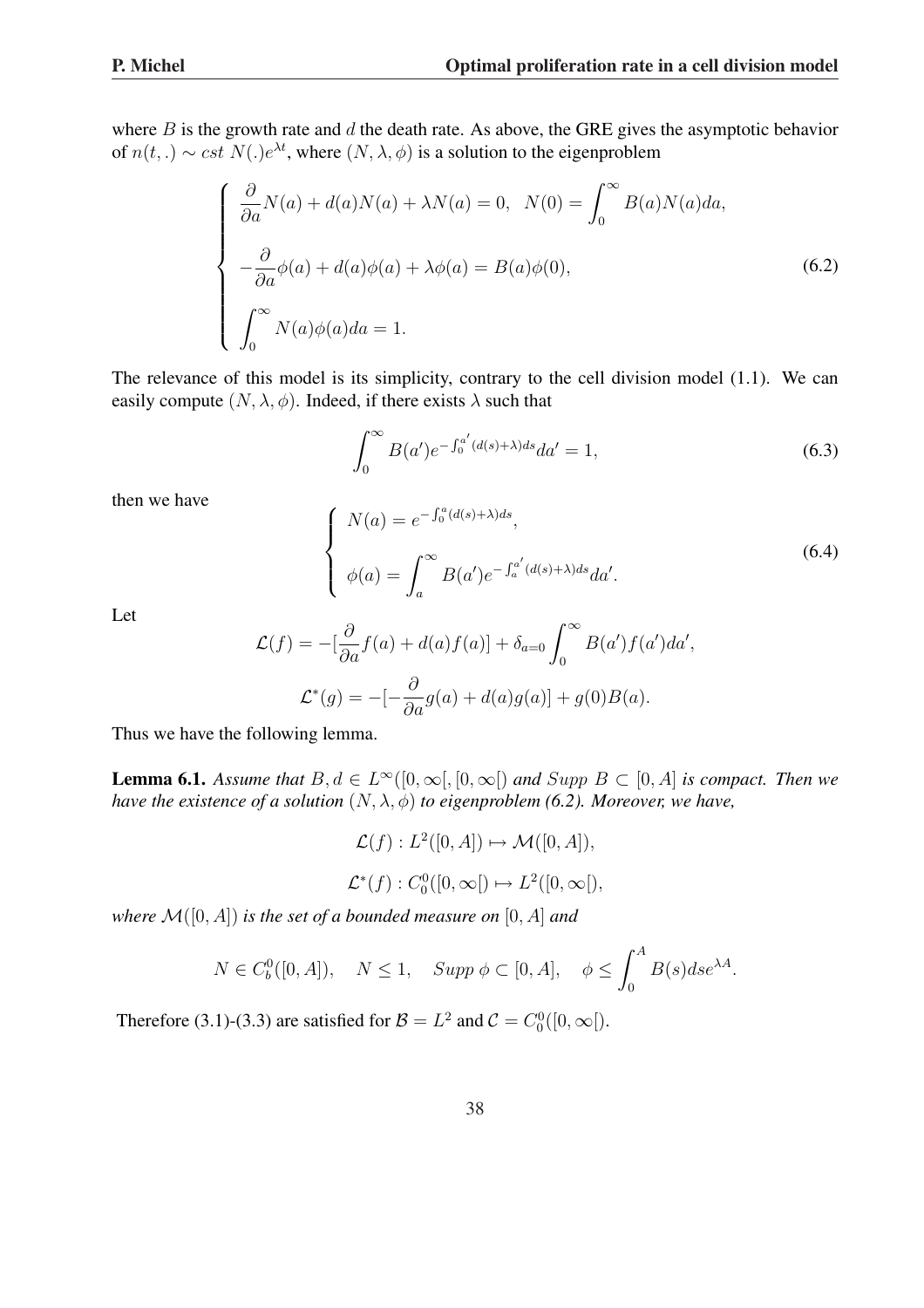## Evolution of the invasive parameter  $\lambda$  with respect to the growth of the death rate  $d$  or the birth rate  $B$ .

The aim of this part is to study the evolution of the first eigenvalue  $\lambda$  when the death rate (resp. the birth rate) increases.

Growth of death rate. Let  $n_1$  (resp.  $n_2$ ) be the density of the population satisfying (6.1) with the death rate  $d = d_1$  (resp.  $d = d_2$ ) that verifies the assumptions of Lemma 6.1.

Let  $\lambda_1$  (resp.  $\lambda_2$ ) be the invasive parameter, that is the eigenvalue, associated to the first population  $n_1$  (resp. the second population  $n_2$ )

**Lemma 6.2.** Assume that  $0 \le d_1 \le d_2$ . Then  $\lambda_2 \le \lambda_1$ . Thus, the population  $n_2$  is less fitted than *the population*  $n_1$ *.* 

Proof. Here we can use both methods. Indeed, let

$$
\mathcal{L}_1(f) = -\left[\frac{\partial}{\partial a}f(a) + d_1(a)f(a)\right] + \delta_{a=0} \int_0^\infty B(a')f(a')da',
$$
  

$$
\mathcal{L}_2(f) = -\left[\frac{\partial}{\partial a}f(a) + d_2(a)f(a)\right] + \delta_{a=0} \int_0^\infty B(a')f(a')da',
$$

then  $\mathcal{L}_1(f) = \mathcal{L}_2(f) + (d_2 - d_1)(a)f(a) \ge \mathcal{L}_2(f)$  for all  $f \ge 0$  and thus, using Lemma 3.2, we obtain that  $\lambda_1 > \lambda_2$ .

Remark. The differentiation method could be used to prove the lemma. Indeed, let

$$
\mathcal{L}_p^*(f) = -[-\frac{\partial}{\partial a}f(a) + d_p(a)f(a)] + B(a)f(0),
$$

with  $d_p = pd_2 + (1 - p)d_1$  and  $p \in [0, 1]$ . Then

$$
\mathcal{L}_p^*(f) - \mathcal{L}_q^*(f) = [d_q(a) - d_p(a)]f(a) = (p - q)(d_1 - d_2),
$$

and so (3.8) is satisfied. Moreover, the implicit form of  $\lambda(p)$  and the explicit form of  $N_p$  imply directly condition (3.7). Therefore, we have,

$$
\frac{d}{dp}\lambda(p) = \int_0^\infty (d_1 - d_2)(a)\phi_p(a)N_p(a)da \le 0,
$$

and we find  $\lambda_2 = \lambda(1) \leq \lambda(0) = \lambda_1$ .

**Growth of birth rate.** Let  $n_1$  (resp.  $n_2$ ) be the density of the population satisfying (6.1) with the birth rate  $B = B_1$  (resp.  $B = B_2$ ) that verifies the assumptions of Lemma 6.1.

Let  $\lambda_1$  (resp.  $\lambda_2$ ) be the invasive parameter, i.e., eigenvalue, associated to the first population  $n_1$  (resp. the second population  $n_2$ )

**Lemma 6.3.** Assume that  $0 \leq B_1 \leq B_2$ . Then  $\lambda_1 \leq \lambda_2$ . Thus, the population  $n_2$  is better fitted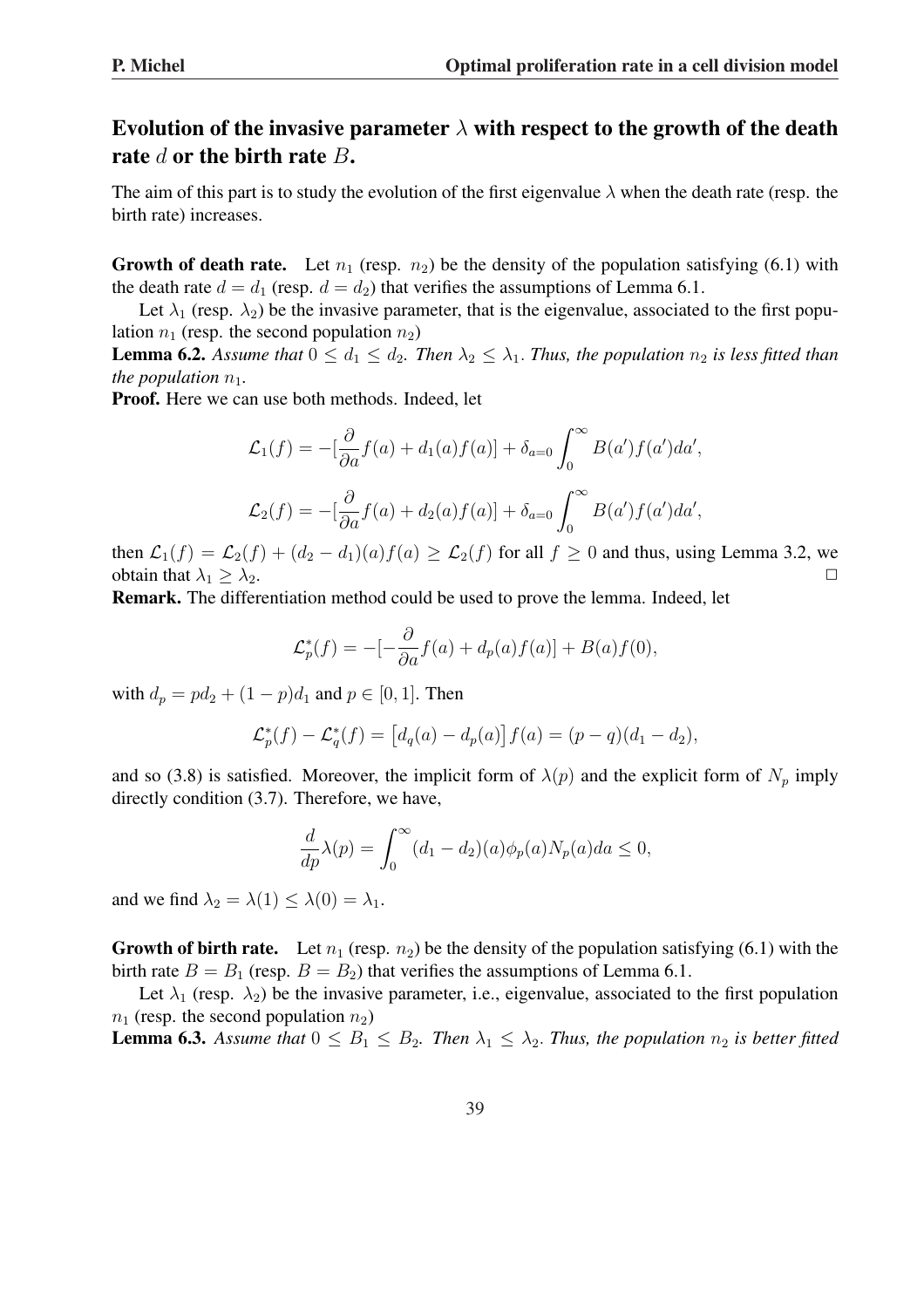*than the population*  $n_1$ *.* 

Proof. Here we can use both methods. Indeed, let

$$
\mathcal{L}_1(f) = -\left[\frac{\partial}{\partial a}f(a) + d(a)f(a)\right] + \delta_{a=0} \int_0^\infty B_1(a')f(a')da',
$$
  

$$
\mathcal{L}_2(f) = -\left[\frac{\partial}{\partial a}f(a) + d(a)f(a)\right] + \delta_{a=0} \int_0^\infty B_2(a')f(a')da'.
$$

Then  $\mathcal{L}_1(f) = \mathcal{L}_2(f) + \delta_{a=0} \int_0^\infty (B_1(a') - B_2(a')) f(a') da' \leq \mathcal{L}_2(f)$  for all  $f \geq 0$  and thus, using Lemma 3.2, we obtain that  $\lambda_1 \leq \lambda_2$ .

Remark. The differentiation method could be used to prove the lemma. Indeed, let

$$
\mathcal{L}_p^*(f) = -[-\frac{\partial}{\partial a}f(a) + d(a)f(a)] + B_p(a)f(0),
$$

with  $B_p = pB_2 + (1 - p)B_1$  and  $p \in [0, 1]$ . Then (as above)

$$
\frac{d}{dp}\lambda(p) = \int_0^\infty (B_2 - B_1)(a)\phi_p(0)N_p(a)da \ge 0,
$$

and we find  $\lambda_2 = \lambda(1) \geq \lambda(0) = \lambda_1$ .

We notice that both examples give the same results using the min-max method or the differentiation method. Here, we give an example which is more difficult to study with the min-max method.

### Evolution of the invasive parameter  $\lambda$  with respect to a complex variation of the death rate d.

**Child Vs Oldness death.** Let  $n_p$  be the density of the population satisfying (6.1) with the death rate  $d_p(y) = 1_{y \in [p,p+1]}d(y)$  that verifies the assumptions of Lemma 6.1. More precisely, the death rate  $d_p$  has its support on the interval  $[p, p + 1]$ , which means that for small p, only childs die and for large p, only old individuals die. Let  $\lambda(p)$  be the invasive parameter, that is the eigenvalue, associated to the population  $n_p$ . In this part, we assume that

$$
Supp B = [\alpha, \beta] \subset [0, \infty[, \tag{6.5}
$$

and

$$
d \in C^1([0,\infty[)
$$
 decreases on  $[0,\beta-1]$ . (6.6)

Then we have the following result.

**Lemma 6.4.** Assume that (6.5) and (6.6) are satisfied. Then  $\lambda(p)$  is increasing, that is the juvenile *death rate is less fitted than 'oldness' death rate.*

Proof. Here we can use only the differentiation method. Indeed, let

$$
\mathcal{L}_p^*(f) = -[-\frac{\partial}{\partial a}f(a) + d_p(a)f(a)] + B(a)f(0).
$$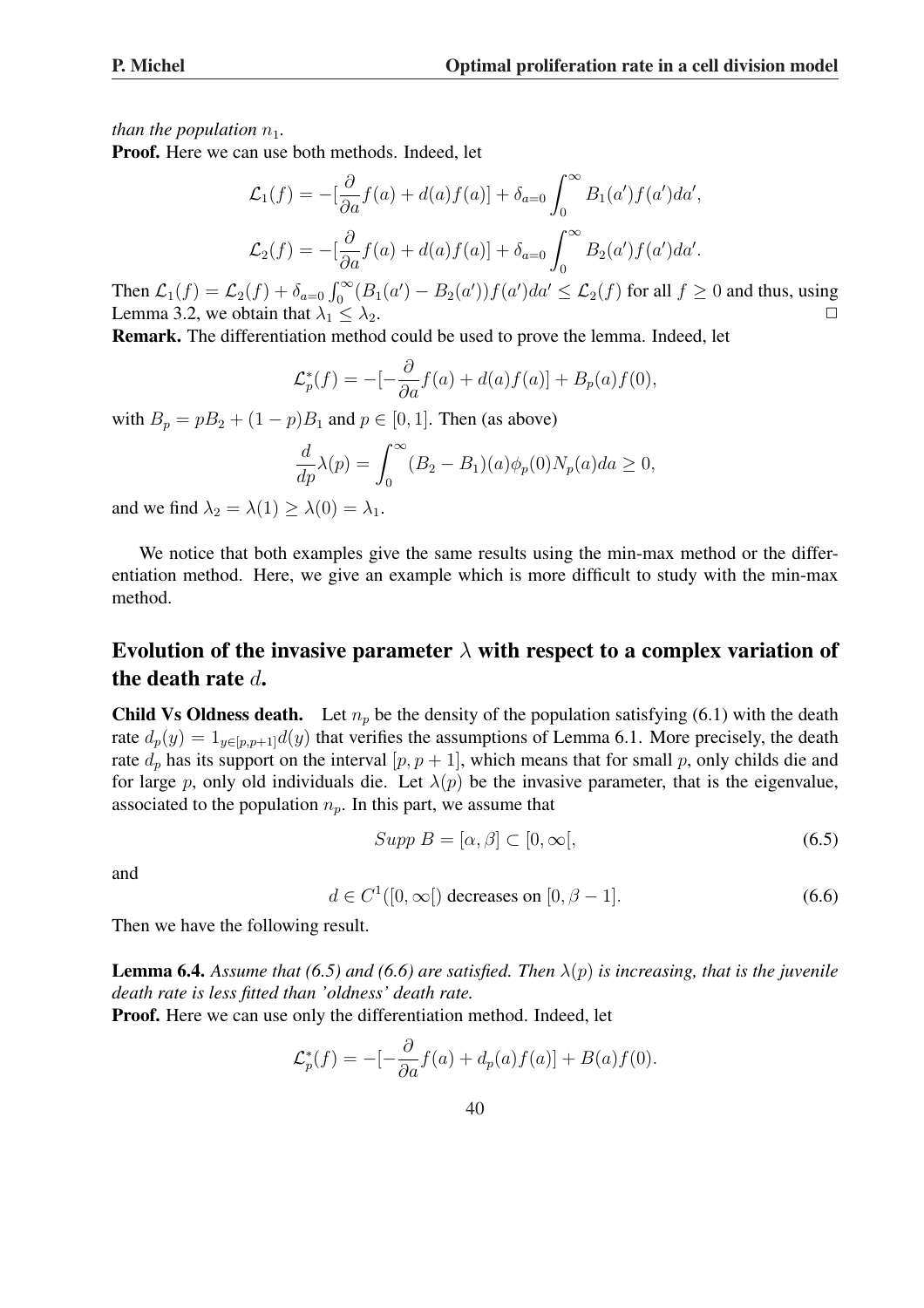Then for  $d_p(y) = 1_{y \in [p, p+1]} d(y) = 1_{p \in [y-1, y]} d(y)$  we have

$$
-\frac{\partial}{\partial p}d_p(y) = -\delta_{p=y-1}d(p+1) + \delta_{p=y}d(p),
$$

and so, we find

$$
\frac{d}{dp}\lambda(p) = d(p)\phi_p(p)N_p(p) - d(p+1)\phi_p(p+1)N_p(p+1).
$$

Therefore, using (6.4),we obtain,

$$
\frac{d}{dp}\lambda(p) = -d(p+1)\int_{p+1}^{\infty} B(a')e^{-\int_0^{a'}(d(s)+\lambda)ds}da' + d(p)\int_p^{\infty} B(a')e^{-\int_0^{a'}(d(s)+\lambda)ds}da',
$$

and so, we have,

$$
\frac{d}{dp}\lambda(p) = [d(p) - d(p+1)] \int_{p+1}^{\infty} B(a')e^{-\int_0^{a'}(d(s)+\lambda)ds}da' + d(p)\int_p^{p+1} B(a')e^{-\int_0^{a'}(d(s)+\lambda)ds}da'.
$$

Since *d* increases (see (6.6)), then  $[d(p) - d(p+1)] \int_{p+1}^{\infty} B(a')e^{-\int_{0}^{a'}}$  $\int_0^a \frac{d(s)+\lambda}{ds}da' \geq 0$  and

$$
\frac{d}{dp}\lambda(p) \ge 0.
$$

Therefore, we obtain that  $\lambda(p)$  is increasing.

We notice that the min-max method is not well adapted when the growth of the operators  $\mathcal{L}_p$ with respect to  $p$  is hard to prove. As for instance in the McKendrick-Von Foerster model when the death rates cannot be compared. The question of knowing the variation of the invasive parameter with respect to the asymmetry parameter leads to the same remark and therefore, we first use the differentiation method.

# 7. Discussion

In this paper we have studied the variation of the Malthusian growth rate of a cell population due to the variability of the symmetry of the cell division during mitosis [15]. We show that under the assumption of a constant speed rate, equal mitosis is not necessarily the division giving the better growth rate. More precisely, when the cells divide lately, that is for large size relatively to the average size of a dividing cell, then equal mitosis is not the best fitted division. When cells can divide early, then equal mitosis is the best fitted division.

Obviously, this model is a simple one and the conclusion depends on the assumptions such as : - there is no interaction between cells, no competition between species with different asymmetry parameters,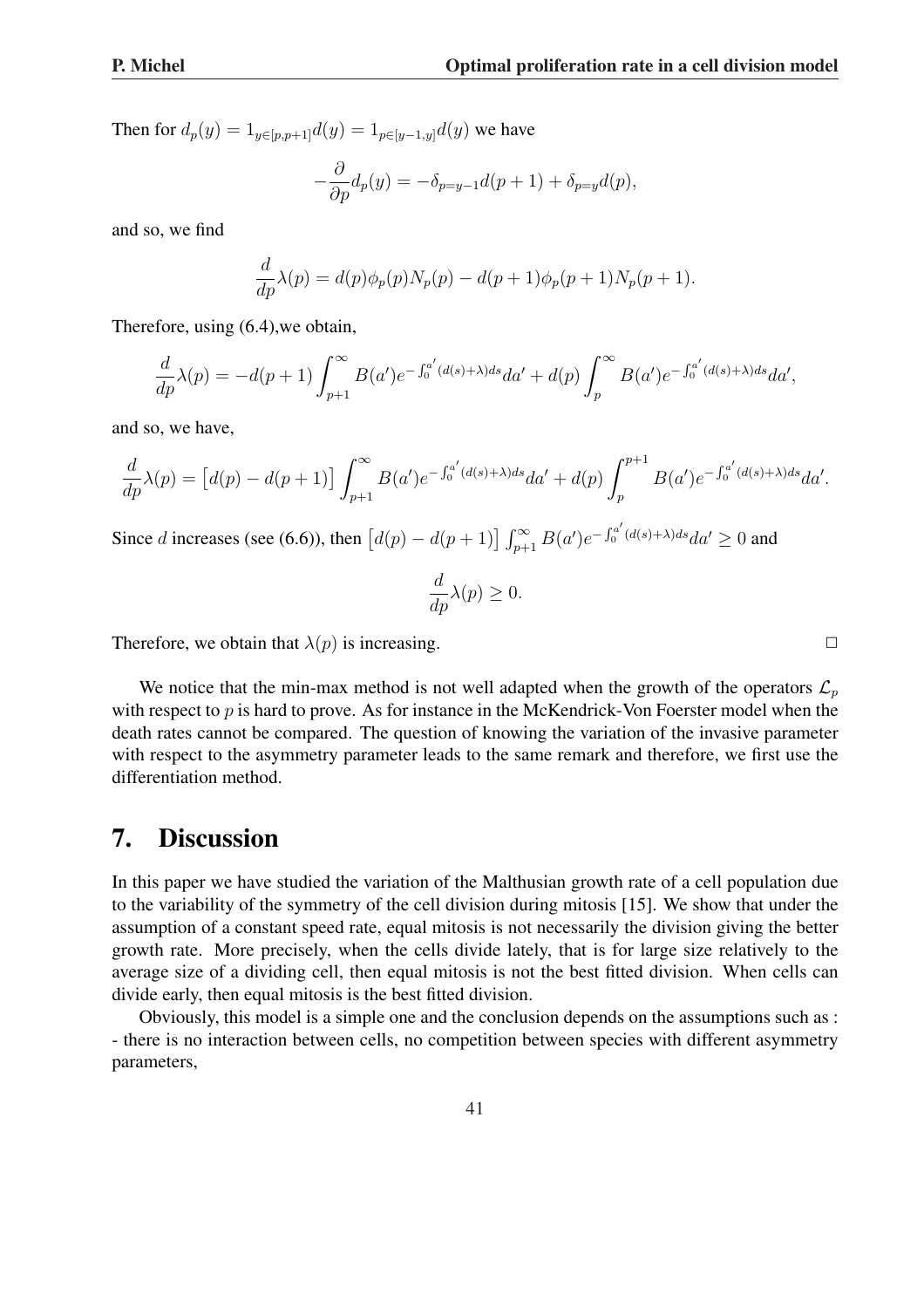- the speed rate is constant (or a power of the size) which cannot be the case in general,

- there is no apoptosis in the model.

Nevertheless, the tools we have used to study this problem, that is the differentiation method and the min-max method, seem to be well fitted to study the variation of the Malthusian growth rate with respect to a parameter for various problems (see Section 6).

An interesting question to study is the competition between two species of cells (with two different cell divisions) as for instance for normal and tumoral (due to mutation) cells.

## References

- [1] M. Ackermann, S.C. Stearns, U. Jenal. *Senescence in a bacterium with asymmetric division.* Science, 300 (2003), 1920.
- [2] M.G. Barker, R.M. Walmsley. *Replicative ageing in the fission yeast Schizosaccharomyces pombe.* Yeast, 15 (1999), 1511-1518.
- [3] H. Berestycki, F. Hamel. *Front propagation in periodic excitable media.* Comm. Pure Appl. Math., 55 (2002), 949-1032.
- [4] H. Berestycki, F. Hamel, N. Nadirashvili. *Elliptic eigenvalue problems with large drift and applications to non linear propagation phenomena.* Comm. Part. Diff. Equ., 53 (2005), 451- 480.
- [5] J. Bertoin, A.V. Gnedin. *Asymptotic laws for nonconservative self-similar fragmentations.* Electron. J. Probab., 9 (2004), No. 19, 575-593.
- [6] M. Breitenbach, F. Madeo, P. Laun, G. Heeren, S. Jarolim, K-U. Frohlich, S. Wissing, A. Pichova. *Yeast as a model for ageing and apoptosis research.* Topics in Current Genetics, Springer Berlin Heidelberg, 3 (2003), 61-97.
- [7] T.H. Brummendorf, W. Dragowska, J.M. Zijlmans, G. Thornbury, P.M. Lansdorp. *Asymmetric cell divisions sustain long-term hematopoiesis from single-sorted human fetal liver cells.* J. Exp. Med., 188 (1998), No. 6, 1117-1124.
- [8] J.M. Cushing. An Introduction to Structured Population Dynamics. SIAM Philadelphia, 1998.
- [9] E.J. Dens, K. Bernaerts, A.R. Standaert, J.F. Van Impe. *Cell division theory and individualbased modeling of microbial lag: part I. The theory of cell division.* Int. J. Food. Microbiol., 101 (2005), No 3, 303-318.
- [10] O. Diekmann, M. Gyllenberg, H. Huang, M. Kirkilionis, J.A.J. Metz, H.R. Thieme. *On the formulation and analysis of general deterministic structured population models. II. Nonlinear theory.* J. Math. Biol., 43 (2001), No. 2, 157-189.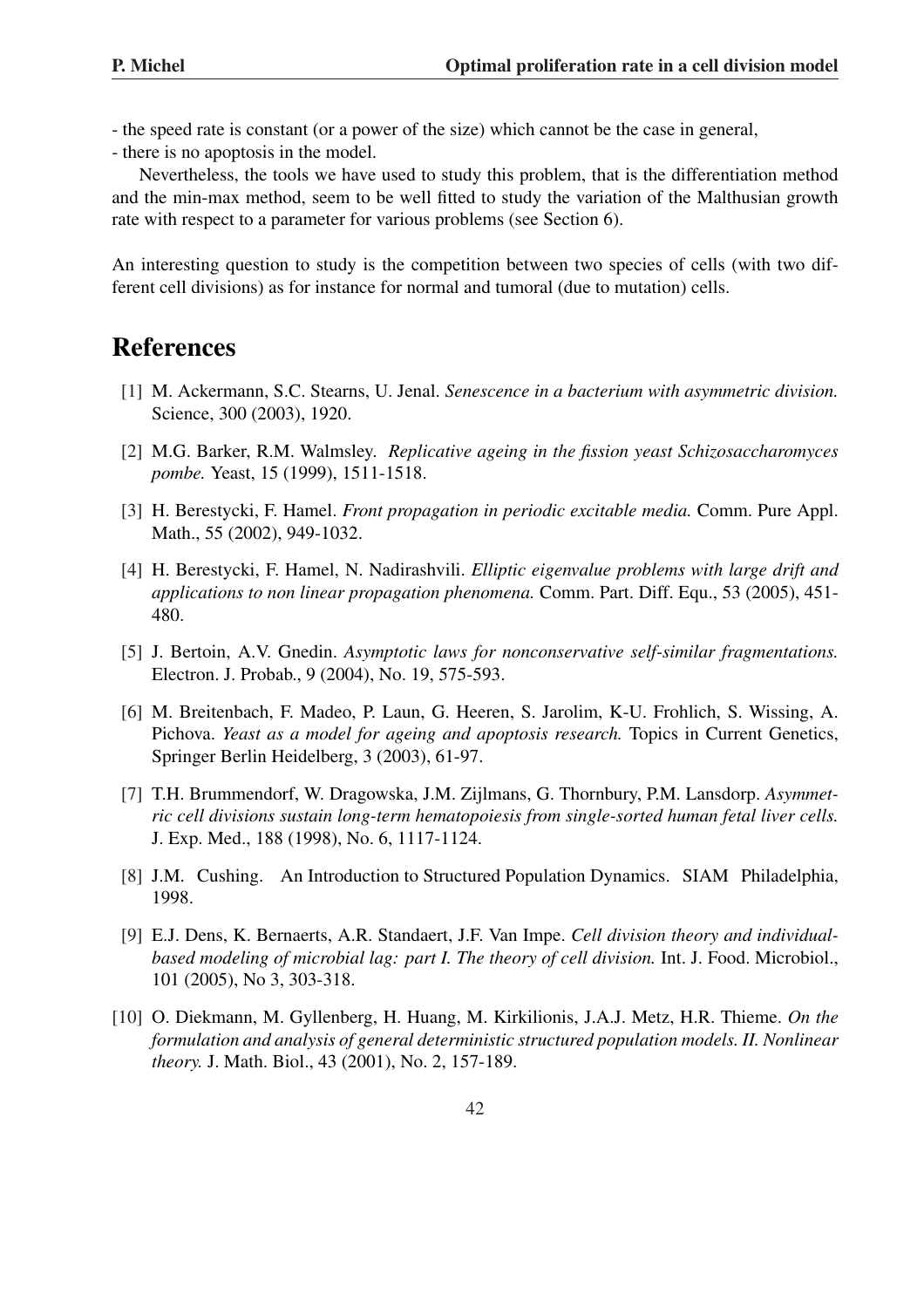- [11] M. Escobedo, S. Mischler, M. Rodriguez Ricard. *On self-similarity and stationary problem for fragmentation and coagulation models.* Annales de l'Institut Henri Poincare (C) Non Linear Analysis, 22 (2005), No. 1, 99-125.
- [12] W. Feller. An Introduction to Probability Theory and Its Applications. Volume I,II. Wiley, New York, 3rd edition, 1968.
- [13] N. Fournier, S. Mischler. *Exponential trend to equilibrium for discrete coagulation equations with strong fragmentation and without a balance condition.* Proc. R. Soc. Lond. Ser. A Math. Phys. Eng. Sci. , 460 (2004), No. 2049, 2477-2486.
- [14] R.A. Horn, C.R. Johnson. Matrix Analysis. Cambridge: Cambridge University Press, 1985, Chap 6.3 p372.
- [15] S. Huang, P. Law, K. Francis, B.O. Palsson, A.D. Ho. *Symmetry of Initial Cell Divisions Among Primitive Hematopoietic Progenitors Is Independent of Ontogenic Age and Regulatory Molecules.* Blood, 1999, 94 (1999), No. 8, 2595-2604.
- [16] M. Iannelli. Mathematical Theory of Age-Structured Population Dynamics, Giardini Editori, Pisa, 1994.
- [17] S.M. Jazwinski, *Growing old: Metabolic control and yeast aging.* Annu. Rev. Microbiol., 56 (2002), 769-792.
- [18] T.B.L. Kirkwood, R. Holliday. *The evolution of ageing and longevity.* Proc. R. Soc. Lond. B. Biol. Sci., 205 (1979), 531-546.
- [19] P. Laurençot. *Steady states for a fragmentation equation with size diffusion.*, Banach Center Publ., 66 (2004), 211-219.
- [20] J.A.J. Metz, O. Diekmann. The dynamics of physiologically structured populations., LN in biomathematics 68, Springer-Verlag, 1986.
- [21] P. Michel, S. Mischler, B. Perthame. *General relative entropy inequality: an illustration on growth models.* J. Math. Pures et Appl., 84 (2005), No. 9, 235-1260.
- [22] P. Michel. *Existence of a Solution to the Cell Division Eigenproblem.* Math. Mod. Meth. Appl. Sci., 16 (2006), No. 7, 1125-1153.
- [23] S. Mischler, B. Perthame, L. Ryzhik. *Stability in a Nonlinear Population Maturation Model.* Math. Models Meth. Appl. Sci., 12 (2002), No. 12, 1751-1772.
- [24] T. Nystrom. *Aging in bacteria.* Curr. Opin. Microbiol., 5 (2002), 596-601.
- [25] L. Partridge, N.H. Barton. *Optimality, mutation and the evolution of ageing.* Nature, 362 (1993), 305-311.